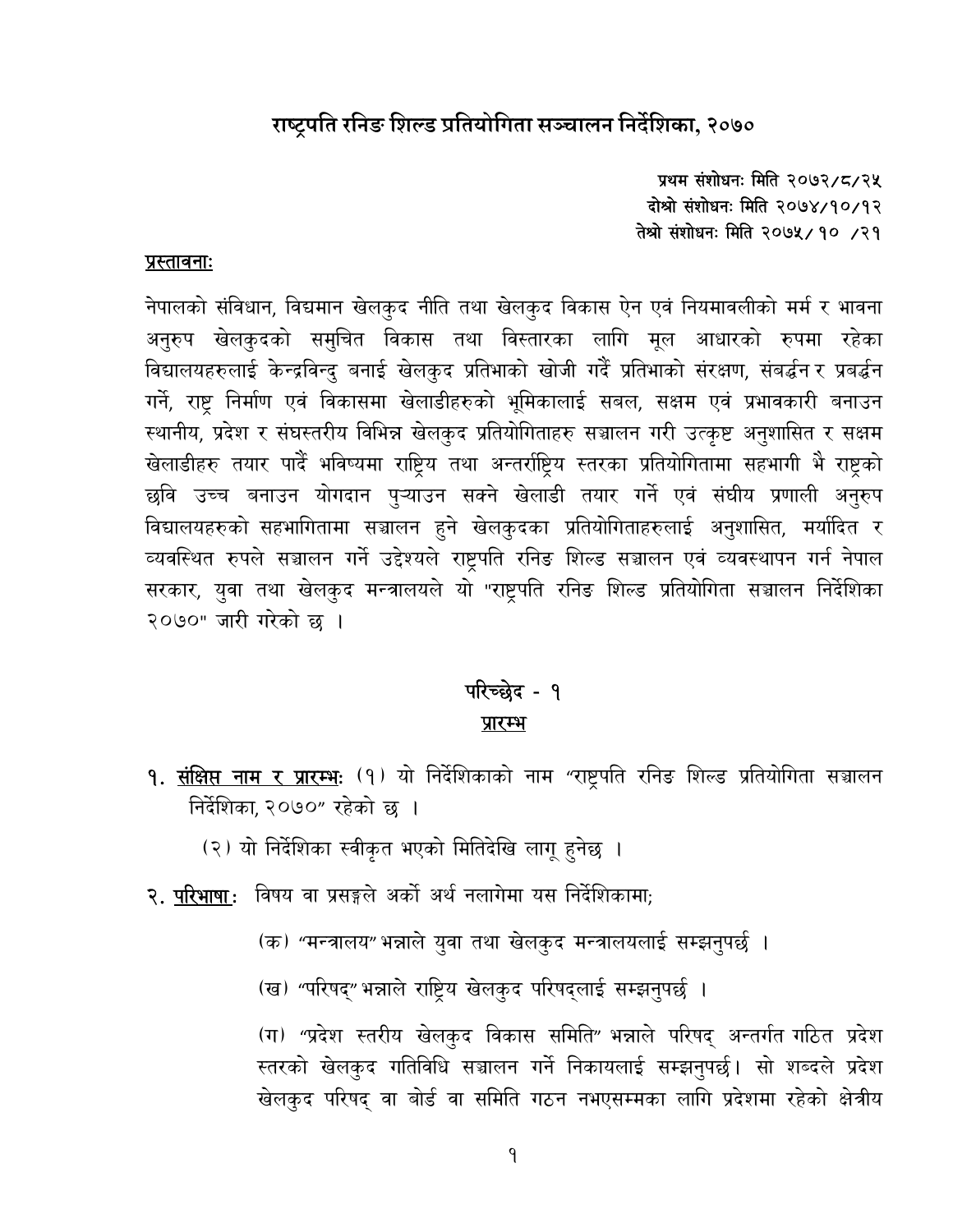खेलकूद विकास समिति वा प्रदेश स्तरको प्रतियोगिता सञ्चालन गर्न परिषद्ले तोकेको समिति समेतलाई बुझाउनेछ ।

(घ) "जिल्ला खेलकुद विकास समिति" भन्नाले परिषद् अन्तर्गतको जिल्ला स्तरीय निकायलाई सम्झनुपर्छ ।

(ङ) "राष्ट्रपति रनिङ शिल्ड प्रतियोगिता" भन्नाले चालु शैक्षिक सत्रमा १८ वर्ष भन्दा मुनिका कक्षा १२ सम्म नियमित रुपमा अध्ययनरत छात्र/छात्राहरू बीच आ-आफ्नो समूहमा हुने एथ्लेटिक्स, भलिबल, कराँते, तेक्वान्दो, उसु र कबड्डी प्रतियोगितालाई सम्झनुपर्छ । जुन प्रतियोगिता स्थानीय तह स्तर, जिल्ला स्तर, प्रदेश स्तर र केन्द्र स्तर (संघ) मा सञ्चालन हनेछ ।

(च) स्थानीय तह स्तरीय राष्ट्रपति रनिङ शिल्ड प्रतियोगिता"भन्नाले चालु शैक्षिक सत्रमा १८ वर्ष भन्दा मुनिका कक्षा १२ सम्म नियमित रुपमा अध्ययनरत छात्र/छात्राहरू बीच आ-आफ्नो समूहमा सम्बन्धित स्थानीय तहस्तरमा हुने अन्तरविद्यालय खेलकुद प्रतियोगितालाई सम्झनुपर्छ ।

(छ) "जिल्ला स्तरीय राष्ट्रपति रनिङ शिल्ड प्रतियोगिता" भन्नाले त्यसै चालु शैक्षिक सत्रमा १८ वर्ष भन्दा मुनिका कक्षा १२ सम्म नियमितरुपमा अध्ययनरत छात्र/छात्राहरूबीच आ-आफ्नो समूहमा जिल्लाभित्र हुने अन्तर विद्यालय खेलकुद प्रतियोगितालाई सम्झनुपर्छ ।

(ज) "प्रदेश स्तरीय राष्ट्रपति रनिङ शिल्ड प्रतियोगिता" भन्नाले जिल्ला स्तरीय राष्ट्रपति रनिङ शिल्ड प्रतियोगितामा सहभागी भई उत्कृष्ट स्थान हासिल गरी सम्बन्धित जिल्ला खेलकुद विकास समितिबाट सिफारिस भई आएका खेलाडीहरूबीच सम्बन्धित प्रदेशमा हुने खेलकुद प्रतियोगितालाई सम्झनुपर्छ ।

(झ) "केन्द्र स्तरीय (संघ स्तरीय) राष्ट्रपति रनिङ शिल्ड प्रतियोगिता" भन्नाले प्रदेश स्तरीय राष्ट्रपति रनिङ शिल्ड प्रतियोगितामा सहभागी भई उत्कृष्ट स्थान हासिल गरी सम्बन्धित प्रदेश स्तरीय खेलकुद विकास समितिबाट सिफारिस भई आएका खेलाडीहरूबीच हुने खेलकुद प्रतियोगितालाई सम्झनुपर्छ ।

(ज) "मार्सल आर्ट खेल" भन्नाले कराते, तेक्वान्दो र उसु खेलहरुलाई सम्झनु पर्छ ।

(ट) "टिम गेम" भन्नाले भलिबल, कबड्डी र रिले दौड खेललाई सम्झनु पर्छ ।

२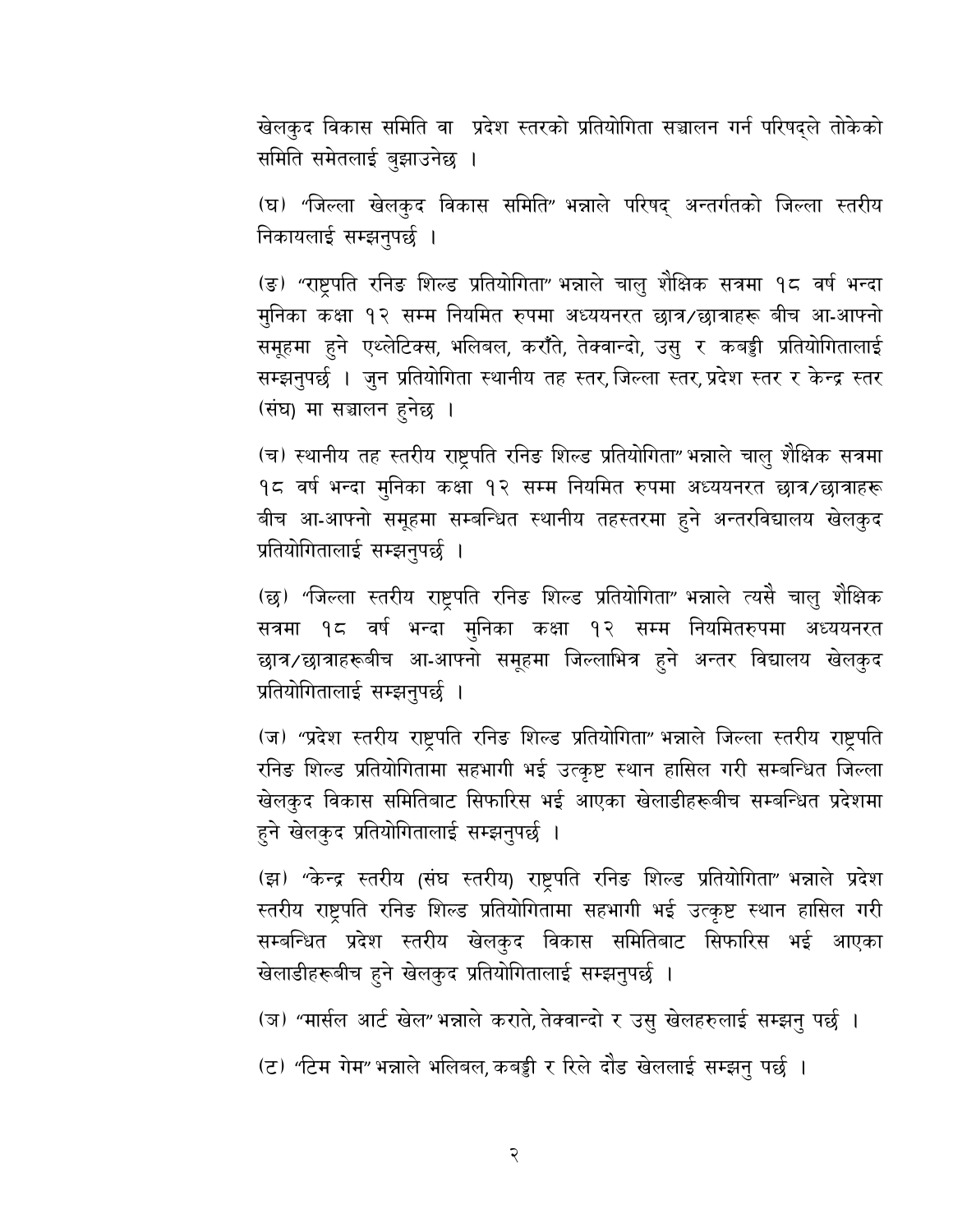(ठ) "मस्कट" भन्नाले प्रत्येक वर्ष आयोजना गरिने राष्ट्रपति रनिङ शिल्डका लागि केन्द्र स्तरीय राष्ट्रपति रनिङ शिल्ड प्रतियोगिता सञ्चालन तथा व्यवस्थापन समितिको सिफारिसमा मन्त्रालयले घोषणा गर्ने प्रतीक चिन्हलाई जनाउँछ ।

(ड) "लोगो" भन्नाले परिषद्को सिफारिसमा मन्त्रालयबाट स्वीकृत गरी लागू गरिएको राष्ट्रपति रनिङ शिल्ड प्रतियोगिताको चिन्हलाई जनाउँछ ।

# परिच्छेद - २ स्थानीय तह तथा जिल्ला स्तरीय राष्ट्रपति रनिङ शिल्ड प्रतियोगिता

**३. <u>प्रतियोगिताको आयोजना तथा व्यवस्थापनः</u> (१)** स्थानीय तह स्तरीय राष्ट्रपति रनिङ्ग शिल्ड प्रतियोगिता आयोजना, सञ्चालन तथा समन्वय गर्न सम्बन्धित स्थानीय तहको प्रमुखको संयोजकत्वमा देहायका सदस्यहरु रहेको स्थानीय तह स्तरीय राष्ट्रपति रनिङ्ग शिल्ड प्रतियोगिता व्यवस्थापन तथा निर्देशन समित गठन हुनेछ ।

|  | (क) सम्वन्धित गा.पा./न.पा./उ.म.न.पा./म.न.पा. का प्रमुख |  | - सयोजक |
|--|--------------------------------------------------------|--|---------|
|  |                                                        |  |         |
|  |                                                        |  |         |
|  |                                                        |  |         |

- (ख) प्रमुख प्रशासकीय अधिकृत - सदस्य
- (ग) प्रतियोगिता सञ्चालन हुने स्थानको स्थानीय तहको वडा अध्यक्ष - सदस्य
- (घ) सम्बन्धित स्थानीय तहको शिक्षा महाशाखा/शाखा प्रमुख - सदस्य
- (ङ) सम्बन्धित स्थानीय तहमा रहेको प्रहरी कार्यालयको प्रमुख - सदस्य
- (च) जिल्ला खेलकुद विकास समितिका सदस्यहरुमध्येबाट जिल्ला खेलकुद विकास समितिका अध्यक्षले तोकेको १ जना - सदस्य
- (छ) सम्बन्धित स्थानीय तहमा रहेका सामुदायिक/संस्थागत विद्यालयहरुका शिक्षकहरु मध्येबाट कम्तीमा २ जना महिला शिक्षक पर्ने गरी ४ जना - सदस्य
- (ज) सम्बन्धित स्थानीय तहमा बसोबास गर्ने पूर्व खेलाडीहरु/खेलप्रेमीहरुमध्येबाट संयोजकले तोकेको १ जना
- (झ) जिल्ला खेलकुद विकास समितिको कार्यालय प्रमुख वा निजले तोकेको प्रशिक्षक ⁄ प्रतिनिधि - सदस्य
- (ज) सम्वन्धित खेल सघको प्रतिनिधि १/१ जना सदस्य

३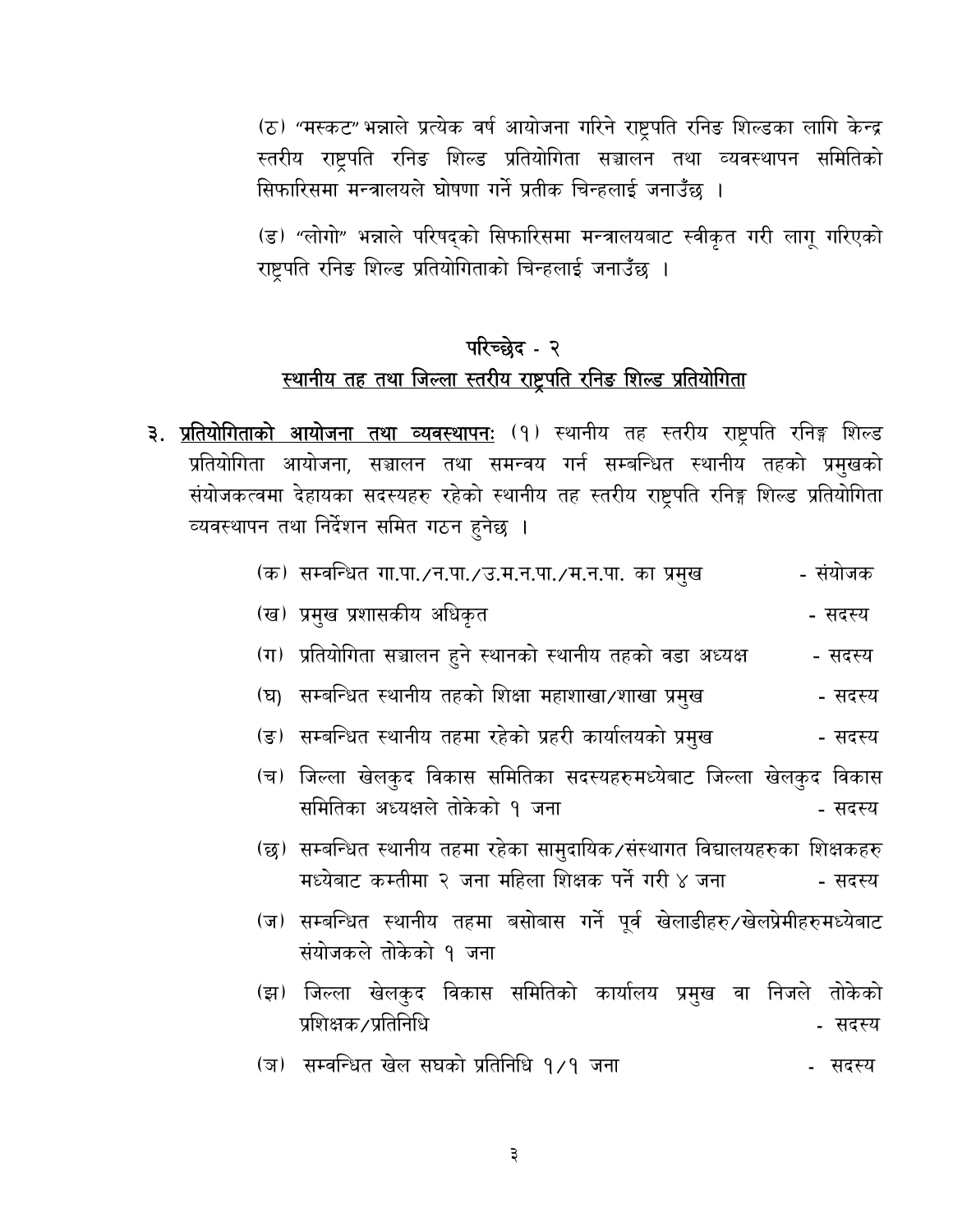(ट) प्रतियोगिता सञ्चालन हुने विद्यालयको प्रधानाध्यापक वा संस्था प्रमुख - सदस्य सचिव

(२) स्थानीय तह स्तरीय राष्ट्रपति रनिङ्ग शिल्ड प्रतियोगिता व्यवस्थापन तथा निर्देशन समितिको काम, कर्तव्य र अधिकारहरु देहाय अनुसार हुनेछन् ।

> (क) स्थानीय तह स्तरीय राष्ट्रपति रनिङ्ग शिल्ड प्रतियोगिता व्यवस्थापन तथा अनुगमन गर्ने ।

> (ख) स्थानीय तह स्तरीय राष्ट्रपति रनिङ्ग शिल्ड प्रतियोगिता आयोजनाका लागि आवश्यक पूर्वाधारको विकास र व्यवस्थागर्ने ।

> (ग) स्थानीय तह स्तरीय राष्ट्रपति रनिङ्ग शिल्ड प्रतियोगिता सञ्चालन गर्न केन्द्रबाट निर्धारित तालिका अनुसार हुने गरी मिति तथा समय तोकी उपयुक्त स्थान छनौट गर्ने।

> (घ) सम्बन्धित स्थानीय तहका सम्पूर्ण विद्यालयहरुलाई प्रतियोगितामा भाग लिन प्रोत्साहन गर्ने ।

> (ङ) राष्ट्रपति रनिङ्ग शिल्ड प्रतियोगिता आयोजना सम्बन्धमा जिल्ला खेलकुद विकास समितिसँग आवश्यक समन्वय गरी सो आयोजना सम्बन्धमा विवाद उत्पन्न भएको अवस्थामा समाधान गर्ने ।

(च) समितिको बैठक सम्बन्धी कार्यविधि तयार गर्ने ।

(छ) प्रतियोगितालाई व्यवस्थित र मर्यादित बनाउनका लागि सरोकारवाला निकायहरुसँग आवश्यक समन्वय गर्ने ।

(ज) राष्ट्रपति रनिङ शिल्ड प्रतियोगिताको लागि सम्बन्धित स्थानीय तहमा विनियोजित रकमलाई अधिकतम रुपमा सदुपयोग गर्ने गरी प्रतियोगिता सञ्चालनको व्यवस्था मिलाउने ।

(झ) प्रतियोगिता सञ्चालनका लागि आवश्यक थप आर्थिक श्रोत जुटाउन पहल गर्ने।

(ञ) प्रतियोगिता सञ्चालनका लागि आवश्यक पर्ने प्राविधिक, आर्थिक, प्रचारप्रसार जस्ता उपसमितिहरु गठन गर्ने ।

 $\lambda$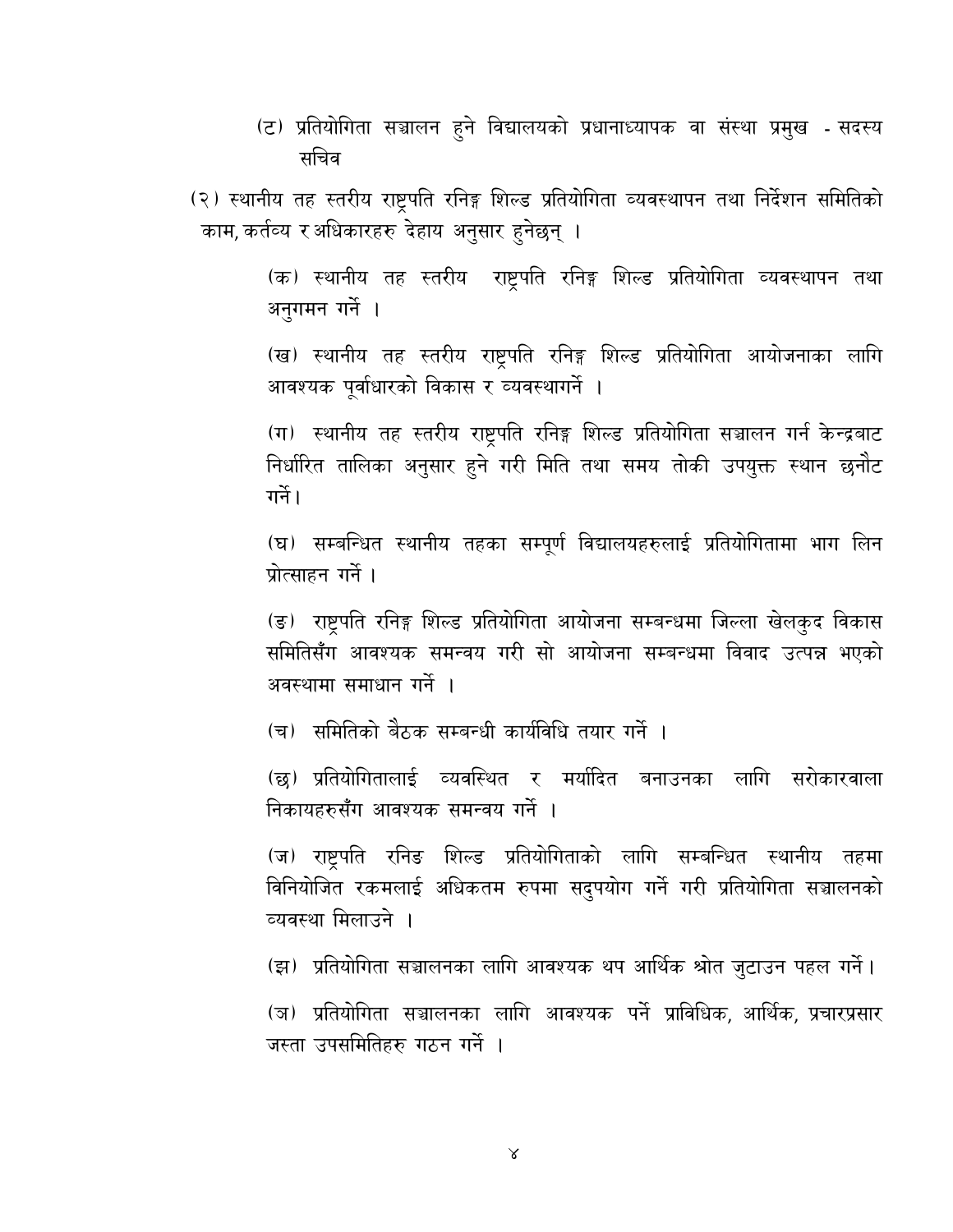(३) जिल्ला स्तरीय राष्ट्रपति रनिङ्ग शिल्ड प्रतियोगिता सञ्चालन गर्न जिल्ला समन्वय समितिका प्रमुखको संयोजकत्वमा देहायका सदस्यहरु रहेको जिल्ला स्तरीय राष्ट्रपति रनिङ्ग शिल्ड प्रतियोगिता व्यवस्थापन तथा निर्देशन समिति गठन हुनेछ । यस समितिको निर्देशन अनुसार जिल्ला स्तरीय राष्ट्रपति रनिङ शिल्ड प्रतियोगिताको आयोजना तथा सञ्चालन जिल्ला खेलकुद विकास समितिबाट हुनेछ ।

| (क) जिल्ला समन्वय समितिका प्रमुख                                                                                                                               | - संयोजक     |
|----------------------------------------------------------------------------------------------------------------------------------------------------------------|--------------|
| (ख) प्रमुख जिल्ला अधिकारी                                                                                                                                      | - सदस्य      |
| (ग)  प्रतियोगिता सञ्चालन हुने स्थानको स्थानीय तहको प्रमुख                                                                                                      | - सदस्य      |
| (घ) जिल्ला समन्वय अधिकारी                                                                                                                                      | - सदस्य      |
| (ङ) शिक्षा विकास तथा समन्वय इकाइ प्रमुख                                                                                                                        | - सदस्य      |
| (च) जिल्ला स्थित नेपाली सेनाको प्रमुख                                                                                                                          | - सदस्य      |
| (छ) जिल्ला प्रहरी कार्यालयको प्रमुख                                                                                                                            | - सदस्य      |
| (ज) जिल्ला स्थित सशस्त्र प्रहरीको प्रमुख                                                                                                                       | - सदस्य      |
| (झ) जिल्ला खेलकुद विकास समितिका अध्यक्ष                                                                                                                        | - सदस्य      |
| (ज) प्रतियोगिता सञ्चालन हुने विद्यालयको प्रधानाध्यापक वा संस्थाको प्रमुख   -सदस्य                                                                              |              |
| (ट) जिल्लाको सामुदायिक र संस्थागत विद्यालयहरुका प्रधानाध्यापकहरुमध्येबाट<br>जिल्ला खेलकुद विकास समितिले मनोनयन गरेको २ जना                                     | - सदस्य      |
| (ठ)  सम्बन्धित जिल्लामा खेलकुदमा विशिष्ट योगदान पुऱ्याएका व्यक्तिहरु मध्येबाट<br>जिल्ला समन्वय समितिका प्रमुखले मनोनित गरेको कम्तीमा १ जना महिला<br>सहित २ जना | - सदस्य      |
| (ड) सम्बन्धित खेल सँघको प्रतिनिधि १/१ जना                                                                                                                      | - सदस्य      |
| (ढ) जिल्ला खेलकुद विकास समितिको कार्यालय प्रमुख                                                                                                                | - सदस्य सचिव |

 $\chi$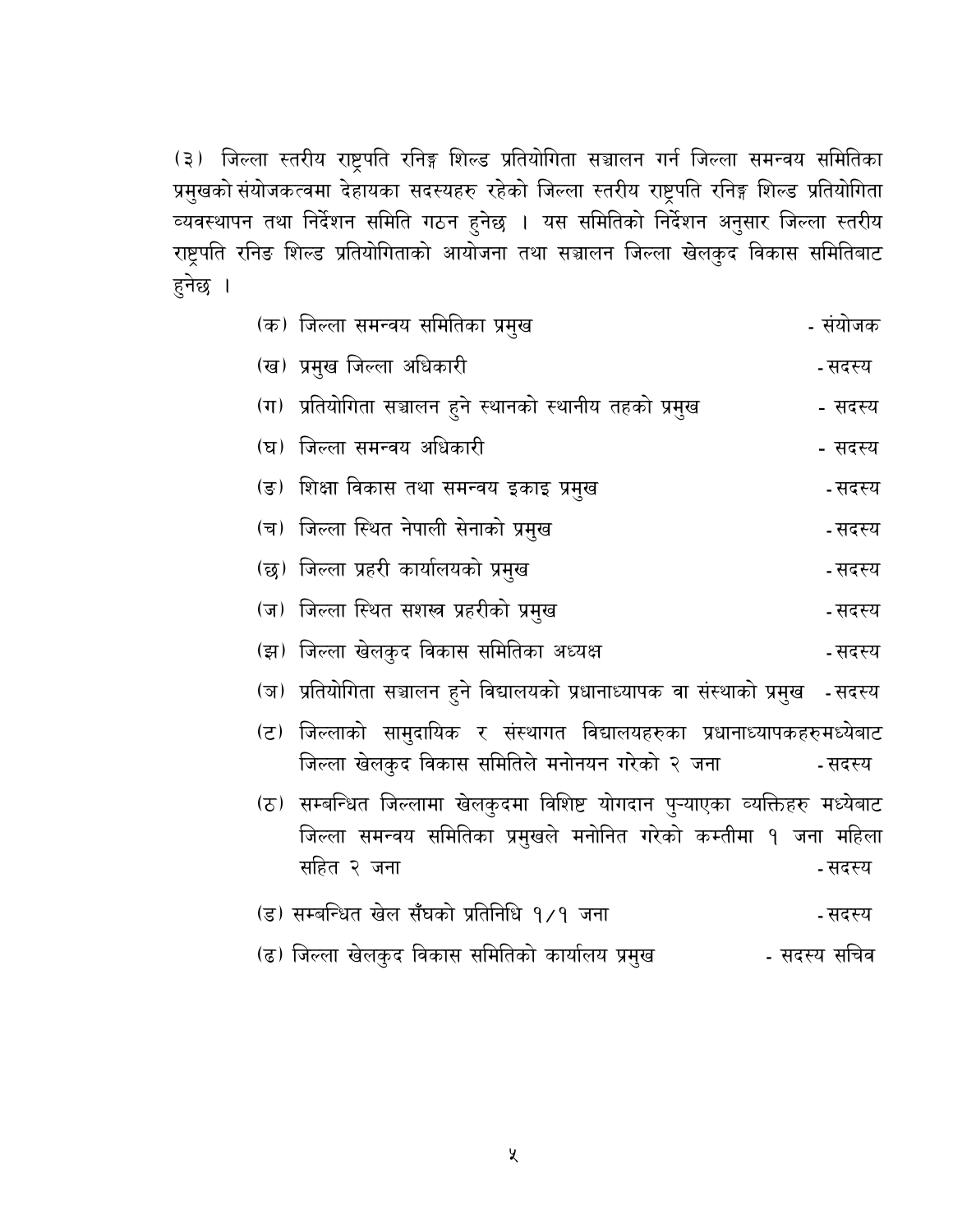(४) जिल्ला स्तरीय आयोजक समितिको काम, कर्तव्य र अधिकारहरु देहाय अनुसार हुनेछन् ।

(क) जिल्ला स्तरीय राष्ट्रपति रनिङ्ग शिल्ड प्रतियोगिता व्यवस्थित एवं मर्यादित रुपमा सञ्चालन गर्ने ।

(ख) प्रतियोगिताका लागि आवश्यक स्रोत, साधन तथा सामग्रीहरु व्यवस्थापन गर्ने ।

(ग) प्रतियोगिता सञ्चालनका लागि आवश्यक पर्ने प्राविधिक, आर्थिक, प्रचारप्रसार जस्ता उपसमितिहरु गठन गर्ने ।

(घ) प्रतियोगिता सञ्चालन तथा व्यवस्थापनका लागि आवश्यकता अनुसार स्थानीय तहहरु एवं सरोकारवालाहरुसँग समन्वय गर्ने ।

(ङ) स्थानीय स्तरबाट छनोट भएका खेलाडी (विद्यार्थीहरु) र विद्यालयहरु सहभागी गराई सफलता पूर्वक कार्यक्रम सम्पन्न गर्ने ।

(च) जिल्ला स्तरीय प्रतियोगिता सम्पन्न गरी विजयी खेलाडीहरुलाई निर्धारित कोटा अनुसार छनौट गरी प्रदेश स्तरीय प्रतियोगितामा सहभागी गराउने ।

(छ) जिल्ला स्तरीय राष्ट्रपति रनिङ्ग शिल्ड प्रतियोगिता व्यवस्थापन तथा निर्देशन समितिले दिएको निर्देशनहरुको पालना गर्ने, गराउने ।

(५) स्थानीय तह स्तरीय राष्ट्रपति रनिङ्ग शिल्ड प्रतियोगिता आयोजकले स्थानीय स्तरमा प्रतियोगिता सञ्चालन गरी देहाय बमोजिमका खेलाडी तथा टोलीलाई जिल्ला स्तरीय प्रतियोगितामा सहभागी गराउनु पर्नेछ ।

- (क) ५ वटा भन्दा कम स्थानीय तह भएमा प्रथम, द्वितीय र तृतीय
- (ख) ५ वा सो भन्दा बढी स्थानीय तह भएमा प्रथम र द्वितीय

तर (क) र (ख) मा जे लेखिए तापनि टिम गेमको हकमा प्रत्येक विद्यालयले प्रत्येक इभेन्टसमा एउटा मात्र टिम सहभागी गराउन पाउनेछ।आयोजकले विजयी हुने टोलीका खेलाडीलाई परिवर्तन नगरी सोही टोलीलाई जिल्ला स्तरीय खेलकुद प्रतियोगितामा सहभागी गराउनु पर्नेछ ।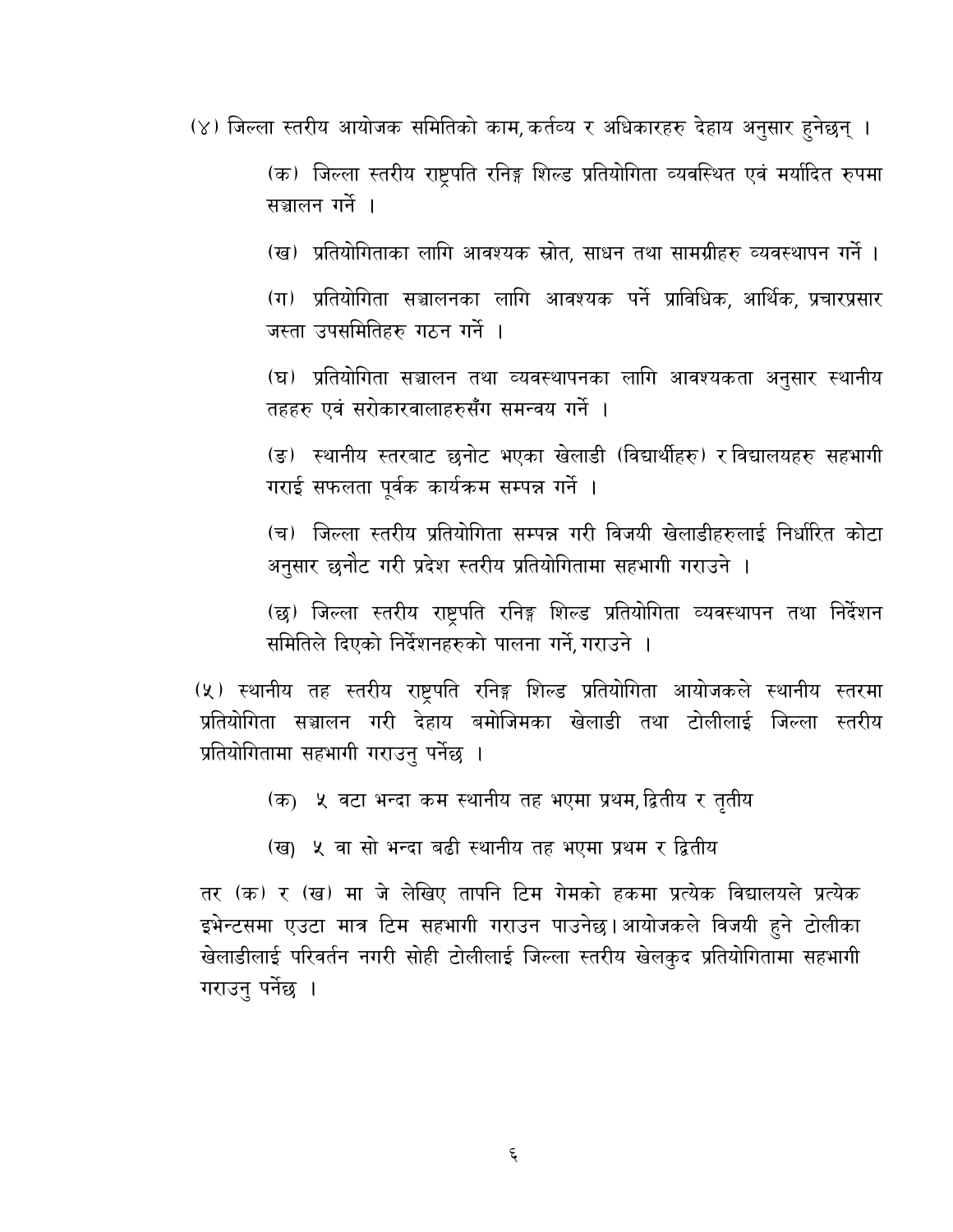४. <u>प्रतियोगिता सञ्चालन प्रक्रियाः</u> (१) स्थानीय तह स्तरीय प्रतियोगितामा सहभागी हुन सम्बन्धित विद्यालयले अनुसूची १ बमोजिमको फाराम खेलाडी विद्यार्थीबाट भराई तोकिएको समयमा आयोजकलाई उपलव्ध गराउनु पर्नेछ ।

स्थानीय/जिल्ला स्तरीय प्रतियोगिताका विजयी खेलाडी र विद्यालयहरूलाई प्रदान गरिने  $(5)$ प्रमाणपत्रको ढाँचा कमशः अनुसूची २ र ३ मा उल्लेख भए बमोजिम हुनेछ ।

स्थानीय तह स्तरीय प्रतियोगितामा संलग्न गरिने खेलका इभेन्टहरू अनुसूची ४ मा  $(5)$ उल्लेख गरे बमोजिम हुनेछन् ।

आयोजकले स्थानीय तह स्तरीय लगायत सबै प्रतियोगिता मौसमको अनुकूलता समेत  $(\times)$ हेरी चालु आर्थिक वर्षको चैत्र मसान्तभित्र सम्पन्न गरिसक्नु पर्नेछ । जिल्ला स्तरीय प्रतियोगिता सहभागी नभई नगरी प्रदेश स्तरीय प्रतियोगितामा सहभागी हुन पाइने छैन ।

(५) स्थानीय तह स्तरीय प्रतियोगिता आयोजकले प्रतियोगिता सञ्चालन हुने स्थान, मिति र सञ्चालन हुने खेलहरूको विवरण सहितको जानकारी कम्तिमा १५ दिन अगावै विद्यालयहरूलाई उपलव्ध गराउनुपर्नेछ ।

जिल्ला स्तरीय प्रतियोगितामा सहभागी हुन सम्बन्धित स्थानीय तह स्तरीय प्रतियोगिता  $(\xi)$ आयोजकले अनुसूची १ बमोजिमको फाराम खेलाडी विद्यार्थीबाट भराई तोकिएको समयमा आयोजकलाई उपलव्ध गराउन पर्नेछ ।

(७) स्थानीय तह स्तरीय प्रतियोगिताको आयोजकले प्रतियोगिता सम्पन्न भएको मितिले ७ दिन भित्र खेलको नतिजा सहितको प्रगति प्रतिवेदन अनुसूची ५ बमोजिमको ढाँचामा जिल्ला खेलकुद विकास समितिमा अनिवार्य रूपमा पठाउनु पर्नेछ ।

जिल्ला स्तरीय प्रतियोगिताको आयोजकले प्रतियोगिता सम्पन्न भएको मितिले ७ दिन  $(\boldsymbol{\varsigma})$ भित्र खेलको नतिजा सहितको प्रगति प्रतिवेदन अनुसूची ६ बमोजिमको ढाँचामा मन्त्रालय, परिषद् र सम्बन्धित प्रदेश खेलकुद विकास समितिमा अनिवार्य रूपमा पठाउनु पर्नेछ ।

प्रस्तुत प्रतियोगिता नियमित प्रतियोगिता भएकाले अघिल्लो वर्षको शिल्ड नै विजयी  $(8)$ विद्यालयलाई रनिङ शिल्डको रूपमा उपलब्ध गराउने व्यवस्था गरी यसै क्रमलाई निरन्तरता दिइनेछ तर एउटै विद्यालयले निरन्तर रूपमा तीन पटकसम्म रनिङ शिल्ड जितेमा सो शिल्ड उक्त विद्यालयले सधैँको लागि राख्न पाउनेछ।आगामी प्रतियोगिताका लागि आयोजकले नयाँ शिल्ड बनाउनु पर्नेछ । रनिङ शिल्ड हराएमा,नासिएमा वा मासिएमा जिम्मा लिएको निकायले साबिक बमोजिमकेे रनिङ शिल्ड तयार गरी सम्बन्धित निकायलाई उपलब्ध गराउनु पर्नेछ ।

৩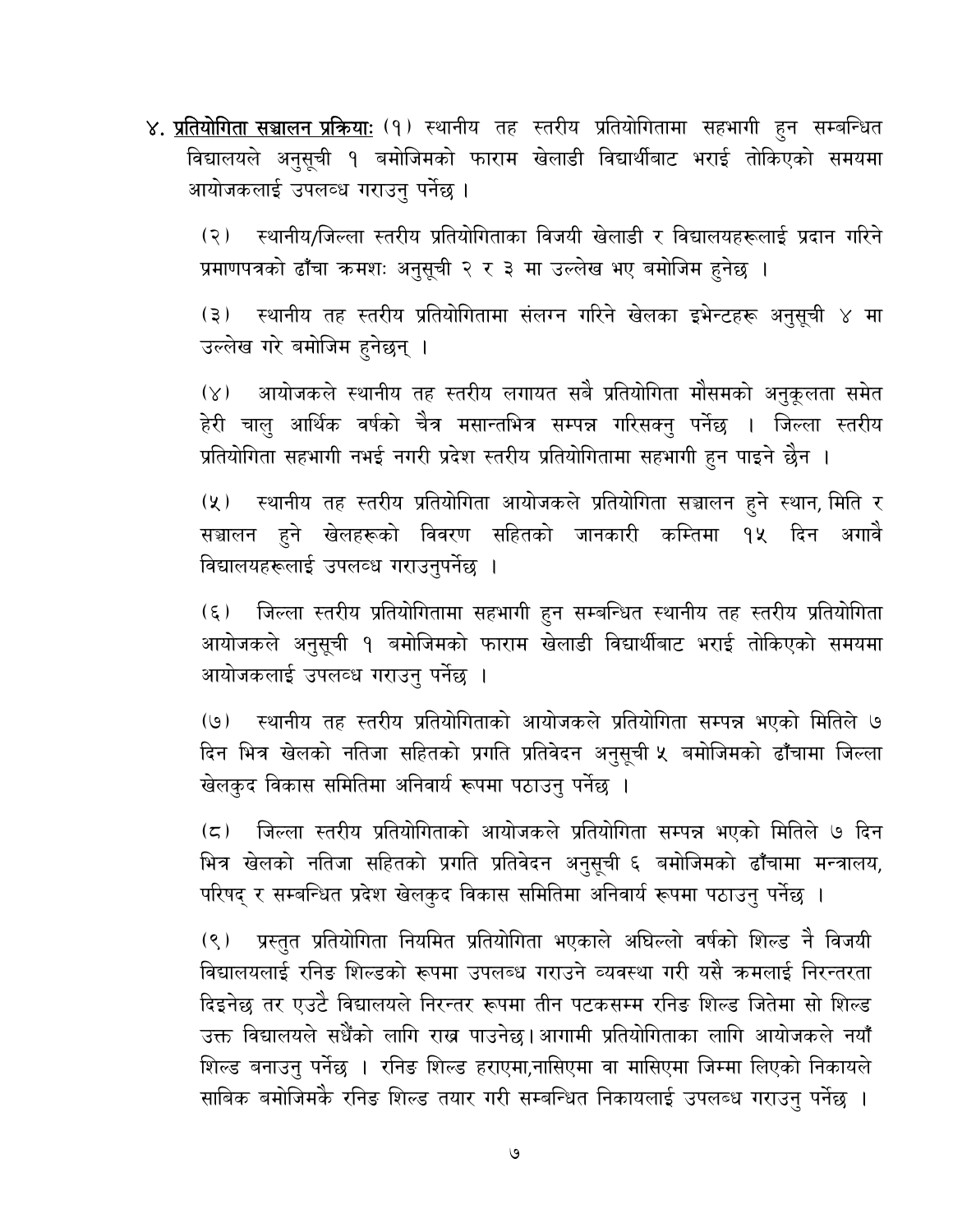राष्ट्रपति रनिङ शिल्ड प्रतियोगितामा प्रयोग हुने शिल्डको नमूना राष्ट्रिय खेलकुद परिषद्को सिफारिसमा मन्त्रालयले तोके बमोजिमको हुनेछ ।

(१०) एथ्लेटिक्स प्रतियोगितामा प्रत्येक विद्यालयले रिले खेलका हकमा महिला तथा पुरुष रिलेको प्रत्येक इभेन्टमा १⁄१ समूह मात्र र अन्य प्रत्येक इभेन्ट्समा बढीमा २ खेलाडीहरूलाई सहभागी गराउन सक्नेछ । प्रत्येक खेलाडीले बढीमा एक फिल्ड दुई ट्रयाक वा दुई फिल्ड एक ट्याकमा भाग लिन पाउनेछ ।

(११) प्रत्येक विद्यालयले भलिबल खेलतर्फ बढीमा ९/९ जनासम्म खेलाडी छात्र/छात्राहरू पठाउन सक्नेछन् ।

(१२) मार्सल आर्ट खेलको हकमा स्थानीय तहले प्रतियोगिता आयोजना गरी खेलाडीहरुको सिफारिस गर्न पर्नेछ तर खेलाडीहरुको उपलब्धता तथा खेलको प्रकृति अनुसार प्रतिस्पर्धा गराउन सम्भव नभएमा तौल समूह अनुसारका खेलाडीलाई छनौट गरी जिल्लाको प्रतिस्पर्धामा सो व्यहोराको सिफारिस सहित सहभागिताका लागि पठाउन सक्नेछ ।

(१३) आयोजकले प्रतियोगिताको टाइसिट सकेसम्म कम्तिमा ५०% सहभागीहरुको प्रतिनिधिहरूको रोहवरमा निर्माण गर्नु पर्नेछ

(१४) प्रतियोगिताको आयोजकले प्रत्येक इभेन्ट्सका विजयी खेलाडीहरूलाई पदक तथा प्रमाणपत्र उपलब्ध गराउनु पर्नेछ । सञ्चालित प्रतियोगितामा प्रथम हुने स्थानीय तह विद्यालयलाई शिल्ड सहित नगद, ट्रफी र प्रमाणपत्र प्रदान गर्नु पर्नेछ । साथै द्वितीय र तृतीय हुने स्थानीय तह ⁄विद्यालयहरुलाई ट्रफी, नगद र प्रमाणपत्र प्रदान गर्नु पर्नेछ ।

(१५) जिल्ला खेलकुद विकास समितिले प्रदेश स्तरीय राष्ट्रपति रनिङ शिल्ड प्रतियोगितामा सहभागी हुन पठाउँदा सम्बन्धित खेलाडीलाई पोशाक र जिल्लाको झन्डाको व्यवस्था गर्नु पर्नेछ । उक्त प्रतियोगितामा सहभागी हुने खेलाडीको आतेजाते यातायात खर्च सम्बन्धित जिल्ला खेलकुद विकास समितिले व्यहोर्नु पर्नेछ ।

(१६) आयोजकले प्रतियोगिता सञ्चालन गर्न स्थानीय स्तरमा पनि थप स्रोत जुटाउन सक्नेछ ।

(१७) जिल्ला स्तरीय राष्ट्रपति रनिङ्ग शिल्ड प्रतियोगिताको एथ्लेटिक्स प्रतियोगितामा विजयी खेलाडीहरूलाई नै प्रदेश स्तरीय राष्ट्रपति रनिङ शिल्ड प्रतियोगितामा सहभागी गराउनु पर्नेछ तथा भलिबल र कबड्डी खेलमा सहभागी हुने खेलाडीहरूको छनौट भने उत्कृष्ट

 $\overline{\mathsf{c}}$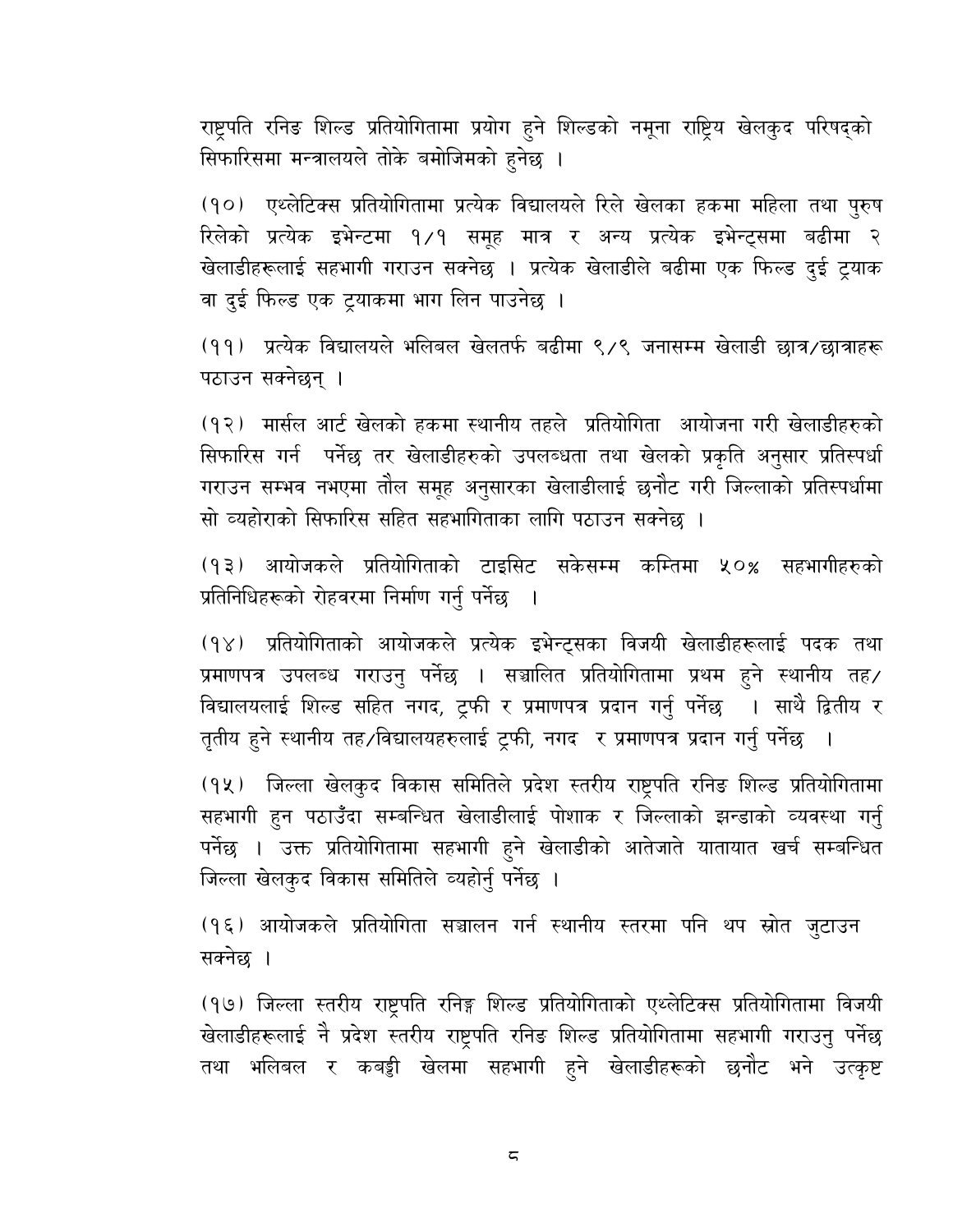खेलाडीहरूमध्येबाट खेल प्राविधिकहरुको परामर्शमा जिल्ला स्तरीय राष्ट्रपति रनिङ्ग शिल्ड प्रतियोगिता आयोजक समितिले सिफारिस गरे बमोजिम हुनेछ ।

(१८) काबु बाहिरको विशेष परिस्थिति पर्न गई प्रतियोगिता स्थगित गर्नु परेमा सोको कारण सहितको निर्णय र उक्त प्रतियोगिता परिस्थिति अनुकूल हुनासाथ पुनः सञ्चालन हुने व्यहोरा समेतको लिखित जानकारी प्रदेश स्तरीय खेलकुद विकास समिति, परिषद् र मन्त्रालयलाई आयोजकले गराउनु पर्नेछ।

(१९) पूर्वाधार र बसोबासको व्यवस्थालाई समेत विचार गरी इच्छुक विद्यालयहरूका बीच वर्षे पिच्छे अलग-अलग स्थानमा आपसी समझदारीमा झन्डा हस्तान्तरण गरिने प्रक्रियाद्वारा प्रतियोगिता सञ्चालन गर्न सकिनेछ ।

(२०) आयोजकले विनियोजित रकमको खर्चको विवरण लेखा परिक्षण गराई सोको प्रतिवेदन सो आ.व. समाप्त भएको तीन महिनाभित्र प्रदेश स्तरीय खेलकुद विकास समिति, परिषद् र मन्त्रालयमा अनिवार्य रूपमा पठाउनु पर्नेछ ।

## परिच्छेद - ३ प्रदेश स्तरीय राष्ट्रपति रनिङ शिल्ड प्रतियोगिता

५. <u>प्रतियोगिताको आयोजना तथा व्यवस्थापनः</u> (१) प्रदेश स्तरीय राष्ट्रपति रनिङ शिल्ड प्रतियोगिताको आयोजना, सञ्चालन एवं व्यवस्थापन परिच्छेद ३ को दफा ५ को उपदफा २ बमोजिमको सल्लाहकार समितिको सल्लाहमा प्रदेश स्तरीय खेलकुद विकास समितिबाट हुनेछ। प्रदेश स्तरीय प्रतियोगिता सञ्चालन भौतिक पूर्वाधार भएको सम्बन्धित प्रदेश अन्तर्गतको कुनै पनि जिल्लामा आलोपालो गरी गर्न सकिनेछ।

(२) प्रतियोगिताको सञ्चालनमा समन्वय, सहयोग तथा सहजीकरण गर्न निम्नानुसारको सल्लाहकार समिति रहनेछ । यस समितिको बैठकको आयोजना प्रदेश स्तरीय खेलकुद विकास समितिले गर्नेछ ।

- (क) सम्बन्धित प्रदेशका सामाजिक विकास मन्त्री - संयोजक
- (ख) सम्बन्धित प्रदेशका आन्तरिक मामिला तथा कानुन मन्त्रालय सचिव - सदस्य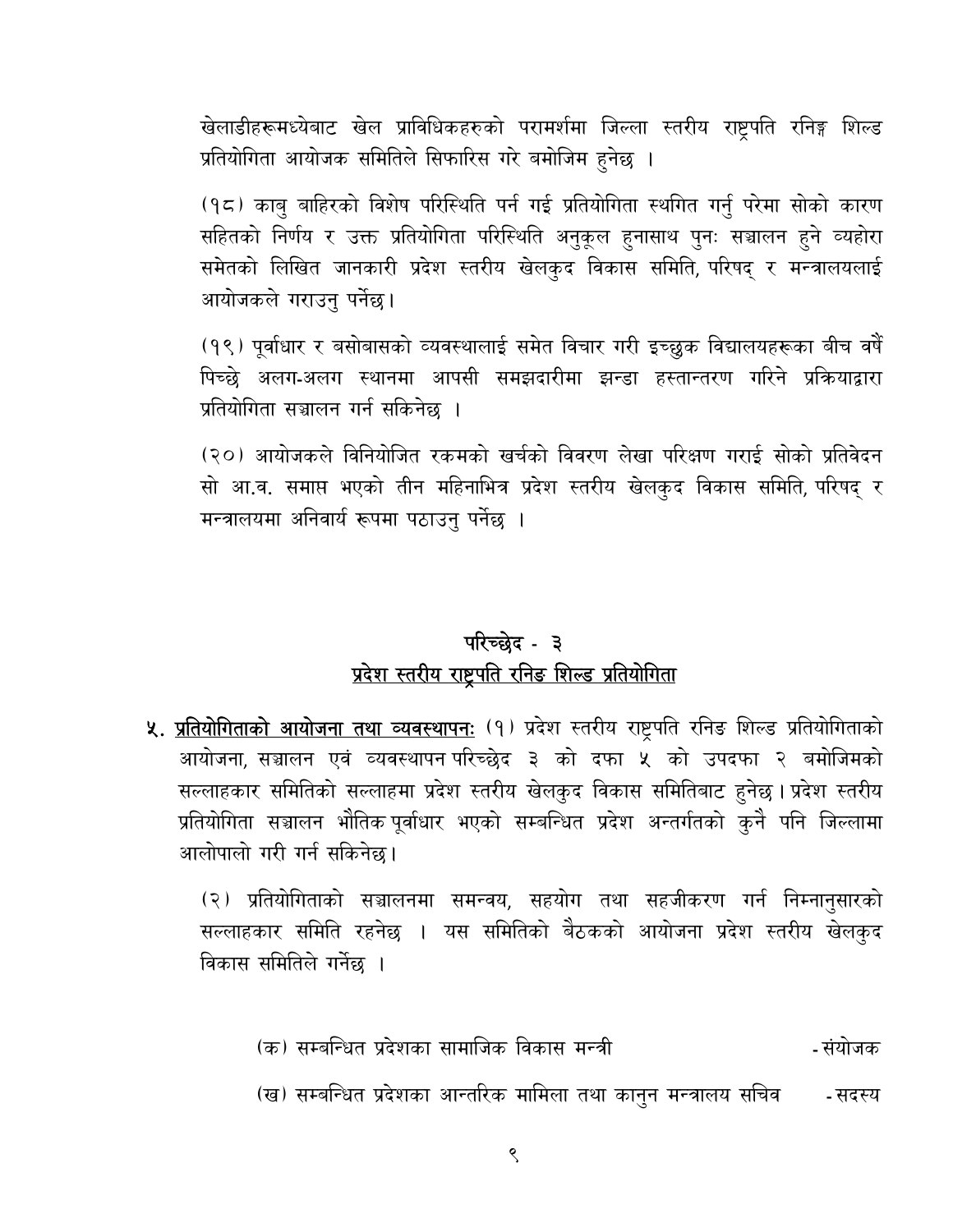| (ग) सम्बन्धित प्रदेशका सामाजिक विकास मन्त्रालय सचिव        | - सदस्य     |
|------------------------------------------------------------|-------------|
| (घ) सम्बन्धित प्रदेशका शिक्षा विकास निर्देशनालय प्रमुख     | - सदस्य     |
| (ङ) प्रदेश सामाजिक विकास मन्त्रालयका खेलकुद महाशाखा प्रमुख | - सदस्य     |
| (च) नेपाली सेनाको प्रदेश प्रमुख                            | - सदस्य     |
| (छ) नेपाल प्रहरीको प्रदेश प्रमुख                           | - सदस्य     |
| (ज) सशस्त्र प्रहरीको प्रदेश प्रमुख                         | - सदस्य     |
| (झ) सम्वन्धित खेल सँघको प्रतिनिधि १/१ जना                  | - सदस्य     |
| (ञ) अध्यक्ष, क्षेत्रीय/प्रदेश स्तरीय खेलकुद विकास समिति    | -सदस्य सचिव |

(३) समितिको बैठकमा आवश्यकता अनुसार अन्य व्यक्ति तथा संस्थाका प्रतिनिधिहरुलाई आमन्त्रित सदस्यको रुपमा निमन्त्रणा गर्न सकिनेछ ।

**६. <u>प्रतियोगिता सञ्चालन प्रक्रियाः</u> (१) यस प्रतियोगितामा सहभागी हुन छनौट भएका विद्यार्थीहरूलाई** अनुसूची १ बमोजिमको फारम भराई सम्बन्धित जिल्ला खेलकुद विकास समितिले आयोजकलाई तोकिएको समयभित्र उपलब्ध गराउनु पर्नेछ ।

प्रतियोगिताका विजयी खेलाडी र जिल्लाहरूलाई प्रदान गरिने प्रमाण पत्रको ढाँचा  $(5)$ कमशः अनुसूची २ र ३ मा उल्लेख भए बमोजिम हुनेछ ।

प्रतियोगितामा संलग्न गरिने खेलका इभेन्ट्सहरू अनुसूची ४ मा उल्लेख गरे बमोजिम  $(5)$ हुनेछन् ।

आयोजकले प्रतियोगिता सञ्चालन गर्नु भन्दा १५ दिन अगावै प्रतियोगिता सञ्चालन हुने  $(\lambda)$ स्थान, मिति र सञ्चालन हुने खेलको विवरण सहितको जानकारी सबै जिल्ला खेलकुद विकास समितिहरूलाई पठाउनु पर्नेछ ।

प्रतियोगिता सम्पन्न भएको मितिले ७ दिन भित्र आयोजकले खेल नतिजा सहितको  $(\lambda)$ प्रगति प्रतिवेदन अनुसूची ७ बमोजिमको ढाँचामा मन्त्रालय र परिषद्मा अनिवार्य रूपमा पठाउनु पर्नेछ ।

प्रस्तुत प्रतियोगिता नियमित प्रतियोगिता भएकोले अघिल्लो वर्षको शिल्ड नै विजयी  $(\xi)$ जिल्लालाई रनिङ शिल्डको रूपमा उपलब्ध गराउने व्यवस्था गरी यसै कमलाई निरन्तरता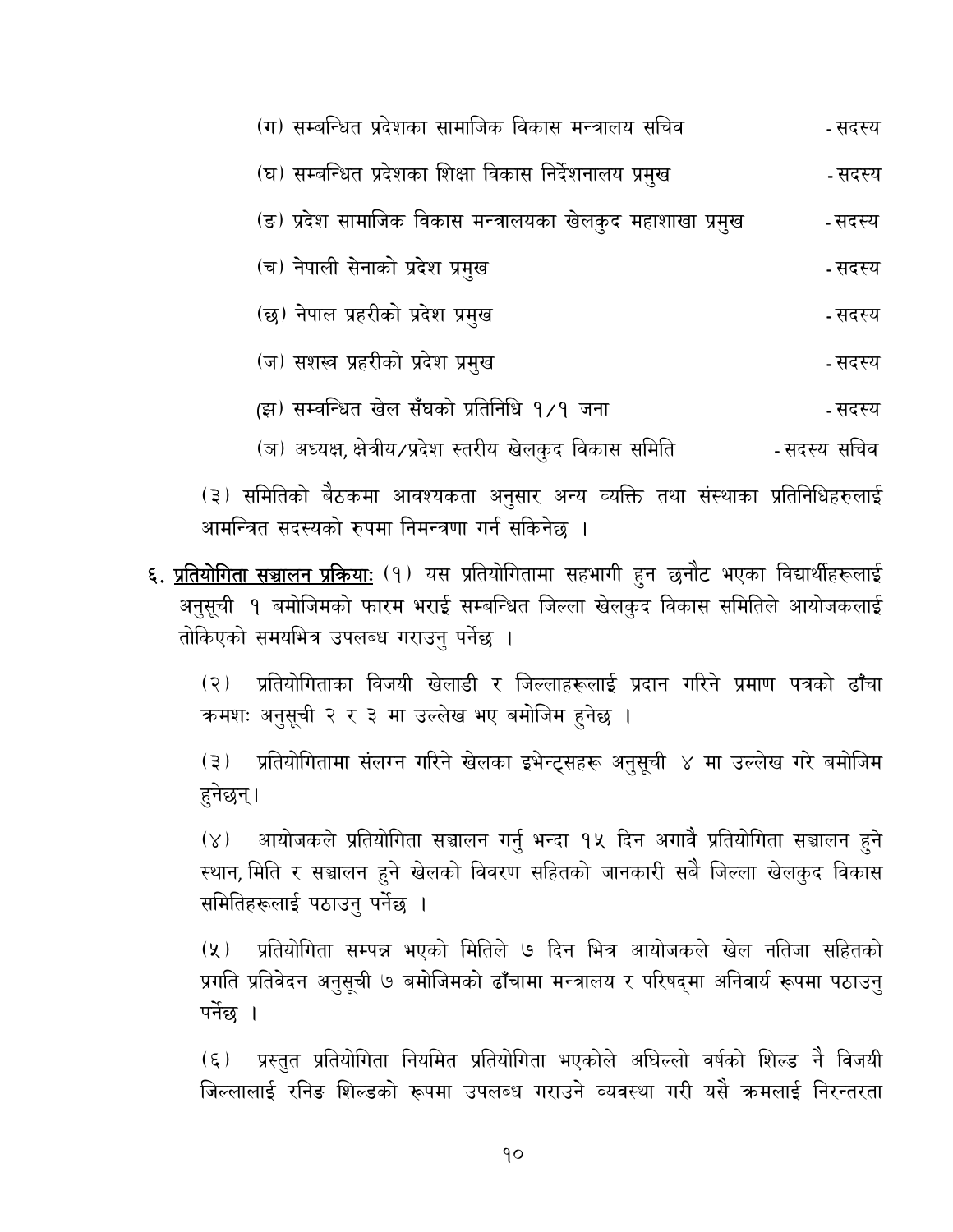दिइनेछ । तर एउटै जिल्लाले निरन्तर रूपमा तीन पटकसम्म रनिङ शिल्ड जितेमा सो शिल्ड उक्त जिल्लाले सधैँको लागि राख्न पाउनेछ । आगामी प्रतियोगिताका लागि आयोजकले नयाँ शिल्ड बनाउनु पर्नेछ । रनिङ शिल्ड हराएमा, नासिएमा वा मासिएमा जिम्मा लिएको निकायले साबिक बमोजिमकेे रनिङ शिल्ड तयार गरी सम्बन्धित निकायलाई उपलब्ध गराउनु पर्नेछ । प्रथम पटकको लागि भने रनिङ शिल्ड आयोजकले नै तयार गर्नु पर्नेछ

एथ्लेटिक्स प्रतियोगितामा प्रत्येक जिल्लाले रिले खेलको हकमा महिला तथा पुरुषका  $(9)$ प्रत्येक इभेन्टमा १/१ टिम र अन्य प्रत्येक इभेन्ट्समा बढीमा २ जना खेलाडीहरूलाई सहभागी गराउन सक्नेछ । प्रत्येक खेलाडीले बढिमा एक फिल्ड दुई ट्रयाक वा दुई फिल्ड एक ट्रयाकमा भाग लिन पाउनेछन् ।

प्रत्येक जिल्लाबाट भलिबलतर्फ बढीमा ९/९ जना छात्र/छात्रा खेलाडीहरू, १ जना  $(\zeta)$ प्रशिक्षक,एथ्लेटिक्सतर्फ बढीमा ११/११ जना छात्र/छात्रा खेलाडीहरू, १ जना प्रशिक्षक, मार्सल आर्ट खेलका प्रत्येक तौल समुहमा प्रथम हुने छात्र/छात्रा खेलाडी र प्रत्येक खेलका 9/9 जना प्रशिक्षक र कबड्डी खेल तर्फ ९/९ जना खेलाडी(छात्र/छात्रा) र १ जना प्रशिक्षक यस प्रतियोगितामा सहभागी हुन सक्नेछ । जिल्ला खेलकुद विकास समितिका कार्यालय प्रमुख वा निजले तोकेको १ जना कर्मचारी (टोली नेता) गरी बढीमा जम्मा ८८ जना सम्मको टोली प्रदेश स्तरीय राष्ट्रपति रनिङ शिल्ड प्रतियोगितामा सहभागी हुन सक्नेछन् ।

आयोजकले प्रतियोगिताको खेल तालिका (टाइसिट) निर्माण गर्नु पर्नेछ ।  $(8)$ 

(१०) प्रतियोगिताको आयोजकले प्रत्येक इभेन्ट्सका विजयी खेलाडीहरूलाई पदक तथा प्रमाणपत्र उपलब्ध गराउनु पर्नेछ । सञ्चालित प्रतियोगितामा प्रथम हुने जिल्ला तह ∕विद्यालयलाई शिल्ड सहित नगद, ट्रफी र प्रमाणपत्र प्रदान गर्नु पर्नेछ । साथै द्वितीय र तृतीय हुने जिल्ला ∕विद्यालयहरुलाई ट्रफी, नगद र प्रमाणपत्र प्रदान गर्नु पर्नेछ  $\overline{\phantom{0}}$ 

राष्ट्रपति रनिङ शिल्ड प्रतियोगितामा सहभागी हुन जाँदा सम्बन्धित प्रदेश स्तरीय  $(99)$ खेलकुद विकास समितिले खेलाडीहरूलाई पोशाक र प्रदेशको झन्डाको व्यवस्था गर्नु पर्नेछ ।

आयोजकले प्रतियोगिता सञ्चालन गर्न पनि थप स्रोत जुटाउन सक्नेछ ।  $(92)$ 

(१३) एथ्लेटिक्स र मार्सल आर्ट खेलका प्रतियोगितामा विजयी खेलाडीहरूलाई नै केन्द्र स्तरीय राष्ट्रपति रनिङ शिल्ड प्रतियोगितामा सहभागी गराउनु पर्नेछ भने भलिबल र कबड्डी खेलमा सहभागी हुने खेलाडीहरूको छनौट प्रदेश स्तरीय राष्ट्रपति रनिङ शिल्ड प्रतियोगिताका

 $99$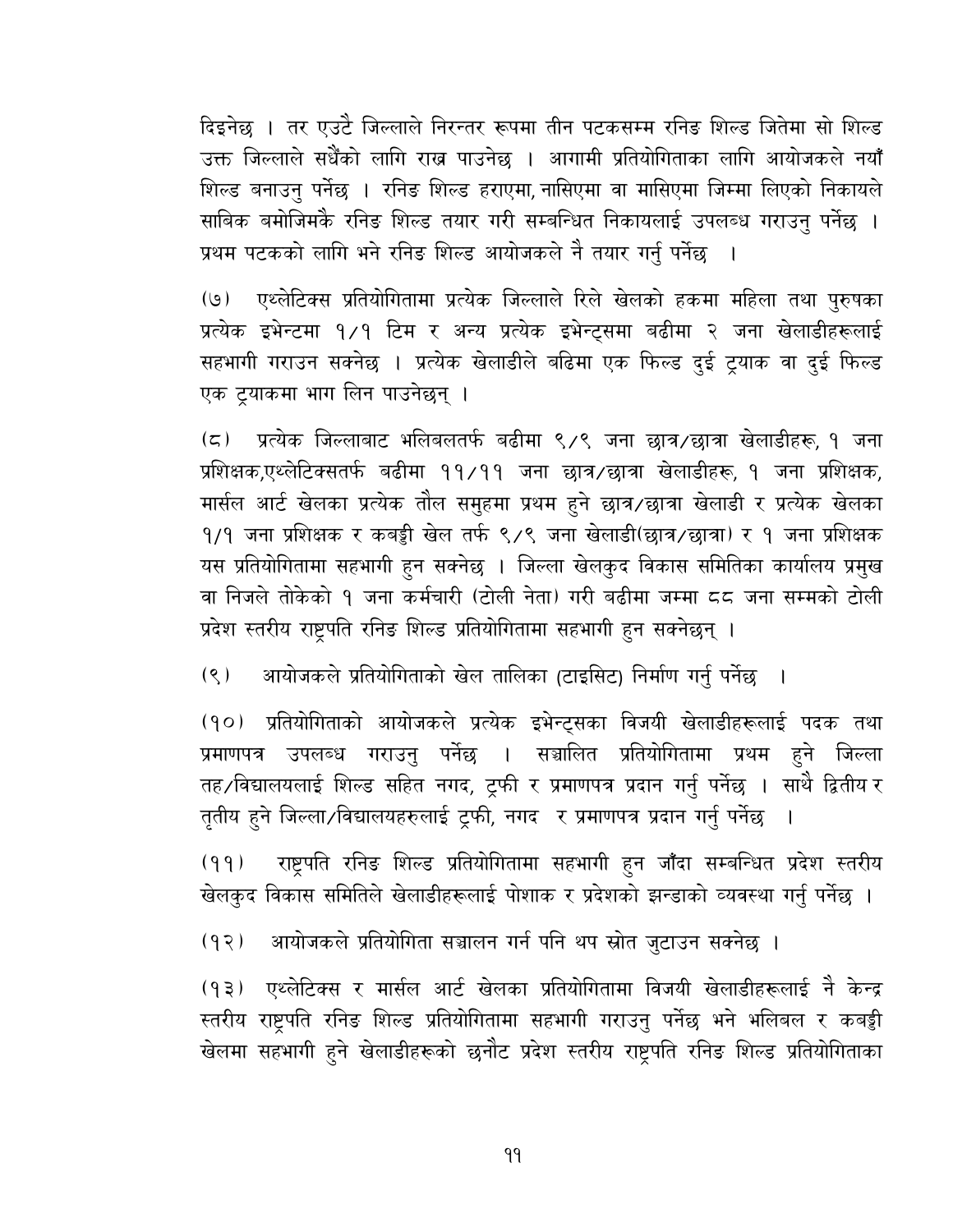उत्कृष्ट खेलाडीहरू मध्येबाट प्रदेश स्तरीय खेलकुद विकास समितिले सिफारिस गरे बमोजिम हुनेछ ।

(१४) काबुबाहिरको परिस्थिति पर्न गई प्रतियोगिता स्थगित गर्नुपरेमा सोको कारण सहितको निर्णय र उक्त प्रतियोगिता परिस्थिति अनुकूल हुनासाथ पुनः सञ्चालन हुने व्यहोरा समेतको लिखित जानकारी परिषद् र मन्त्रालयलाई आयोजकले गराउनु पर्नेछ ।

(१५) आयोजकले प्रदेश स्तरीय प्रतियोगितामा सहभागी हुन आउने टोली नेता तथा प्रत्येक खेलका १/१ जना प्रशिक्षक र खेलाडीहरुलाई ४ दिनसम्मको दैनिक भत्ता वापतको रकम नियमानुसार व्यवस्था गर्नु पर्नेछ ।

(१६) आयोजकले विनियोजित रकमबाट भएको खर्चको लेखा परिक्षण गराई सोको प्रतिवेदन आ.व. समाप्त भएको एक महिना भित्र राष्ट्रिय खेलकुद परिषद् र मन्त्रालयमा पठाउनुपर्नेछ ।

# परिच्छेद - ४ केन्द्र स्तरीय राष्ट्रपति रनिङ शिल्ड प्रतियोगिता

७. प्रतियोगिताको आयोजना तथा व्यवस्थापन: (१) राष्ट्रपति रनिङ शिल्ड प्रतियोगिताको आयोजना, सञ्चालन एवं व्यवस्थापन राष्ट्रिय खेलकुद परिषद्बाट सम्बन्धित खेल संघलाई समेत परिचालन गरी गर्नु पर्नेछ । यो प्रतियोगिता प्रत्येक वर्ष केन्द्रीय स्तरमा सञ्चालन गरिनेछ । प्रतियोगिता सञ्चालन भौतिक पूर्वाधार भएको कुनै पनि प्रदेशमा आलोपालो गरी गर्न सकिनेछ ।

(२) राष्ट्रपति रनिङ शिल्ड प्रतियोगिताको आयोजना, व्यवस्थापन, सञ्चालन र समन्वय गर्न तथा प्रत्येक वर्षका लागि खेलको प्रतीक चिन्ह (मस्कट) मन्त्रालयमा सिफारिस गर्न निम्नानुसारको सञ्चालन तथा व्यवस्थापन समिति रहनेछ ।

- (क) सदस्य सचिव, राष्ट्रिय खेलकुद परिषद् - संयोजक
- (ख) उपसचिव, मन्त्रालय, खेलकुद प्रतियोगिता शाखा - सदस्य
- (ग) उपसचिव, विद्यालय शिक्षा शाखा, शिक्षा विज्ञान तथा प्रविधि मन्त्रालय - सदस्य
- (घ) समावेश हुने खेलहरुका राष्ट्रिय खेल संघका १/१ जना प्रतिनिधि - सदस्य
- (ङ) आयोजित खेलका प्रमुख प्रशिक्षक १/१ जना प्रतिनिधि - सदस्य
- (च) राष्ट्रिय खेलकुद परिषद्, खेलकुद प्रतियोगिता विभागका विभागीय प्रमुख सदस्य सचिव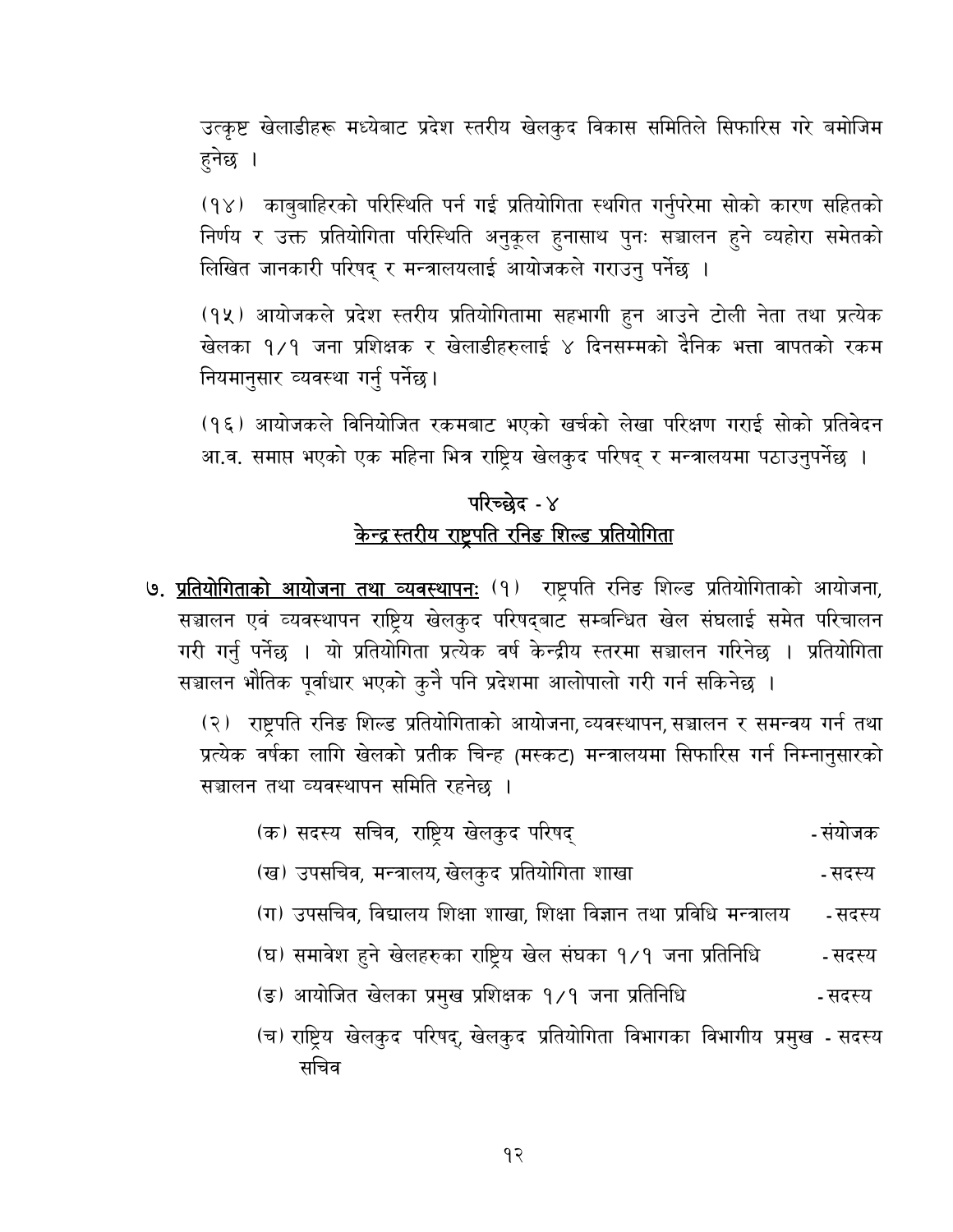**८. <u>प्रतियोगिता सञ्चालन प्रक्रियाः</u> (१) प्र**तियोगितामा सहभागी हुन छनौट भएका विद्यार्थीहरूलाई अनुसूची १ बमोजिमको फारम भराई सोसमेतको विवरण सम्बन्धित प्रदेश खेलकुद विकास समितिको कार्यालय प्रमुखले सिफारिसका साथ आयोजकलाई तोकिएको समय भित्र उपलब्ध गराउनु पर्नेछ ।

(२) प्रतियोगिताका विजयी खेलाडी र प्रदेशहरूलाई प्रदान गरिने प्रमाण पत्रको ढाँचा कमशः अनुसूची २ र ३ मा उल्लेख भए बमोजिम हुनेछ ।

प्रतियोगितामा संलग्न गरिने खेलका इभेन्ट्सहरू अनुसूची ४ मा उल्लेख गरे बमोजिम  $(3)$ हुनेछन्।

आयोजकले प्रतियोगिता सञ्चालन गर्नु भन्दा १५ दिन अगावै प्रतियोगिता सञ्चालन हुने  $(\lambda)$ स्थान, मिति र सञ्चालन हुने खेलहरूको विवरण सहितको जानकारी सबै प्रदेश स्तरीय खेलकुद विकास समितिहरूलाई पठाउनु पर्नेछ ।

प्रतियोगिता सम्पन्न भएको मितिले ७ दिन भित्र आयोजकले खेल नतिजा सहितको  $(\lambda)$ प्रगति प्रतिवेदन अनुसूची ८ बमोजिमको ढाँचामा मन्त्रालयमा पठाउनु पर्नेछ ।

प्रतियोगिता वार्षिक रुपमा आयोजना हुने नियमित प्रतियोगिता भएकोले अघिल्लो वर्षको  $(\xi)$ शिल्ड नै विजयी प्रदेशलाई रनिङ शिल्डको रूपमा उपलब्ध गराउने व्यवस्था गरी यसै कमलाई निरन्तरता दिइने छ, तर एउटै प्रदेशले निरन्तर रूपमा तीन पटकसम्म रनिङ शिल्ड जितेमा सो शिल्ड उक्त प्रदेशले सधैँको लागि राख पाउनेछ ।आगामी प्रतियोगिताका लागि आयोजकले नयाँ शिल्ड बनाउनु पर्नेछ । रनिङ शिल्ड हराएमा, नासिएमा वा मासिएमा जिम्मा लिएको निकायले साबिक बमोजिमकै रनिङ शिल्ड तयार गरी सम्बन्धित निकायलाई उपलब्ध गराउनु पर्नेछ । प्रथम पटकको रनिङ शिल्ड आयोजकले नै तयार गर्नु पर्नेछ ।

एथ्लेटिक्स प्रतियोगितामा प्रत्येक जिल्लाले रिले खेलको हकमा महिला तथा पुरुषका  $\Theta$ प्रत्येक इभेन्टमा १/१ टिम र अन्य प्रत्येक इभेन्ट्समा बढीमा २ जना खेलाडीहरूलाई सहभागी गराउन सक्नेछ । प्रत्येक खेलाडीले बढीमा एक फिल्ड दुई ट्रयाक वा दुई फिल्ड एक ट्रयाकमा भाग लिन पाउनेछन् ।

(८) प्रत्येक प्रदेशबाट भलिबलमा १८ (छात्र/छात्रा) खेलाडी, २ प्रशिक्षक, एथ्लेटिक्सतर्फ २२ (छात्र/छात्रा) खेलाडी, २ प्रशिक्षक, कबड्डीमा १८ (छात्र/छात्रा) खेलाडी, २ प्रशिक्षक, मार्शलआर्ट तर्फ प्रत्येक तौल समूहका प्रथम र द्वितीय छात्र/छात्रा २/२ जनाको दरले ३६ खेलाडी र १/१ जना प्रशिक्षक र टिम नेता एक समेत गरी कुल जम्मा १०६ जना सम्म सहभागी हुन सक्नेछन् ।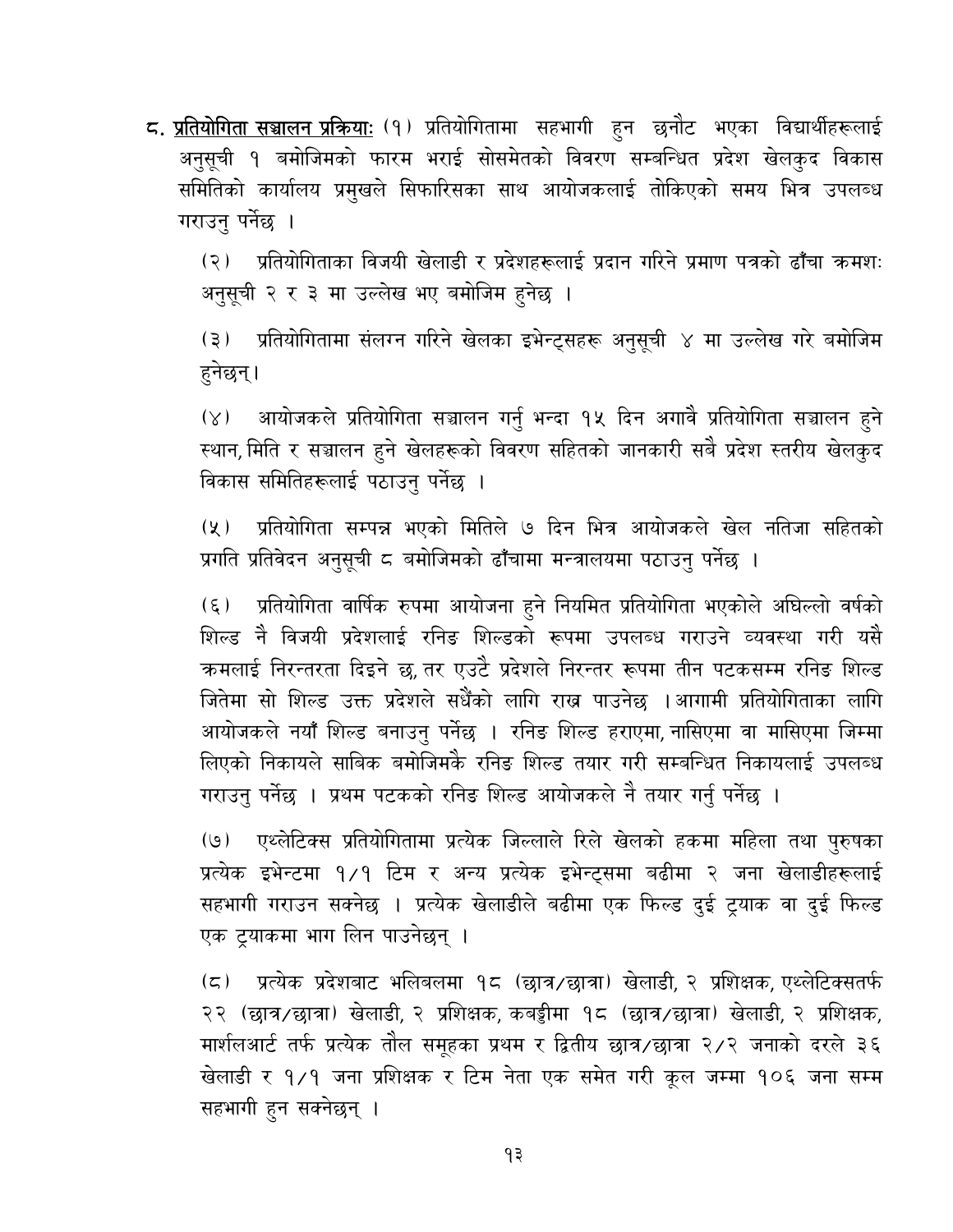आयोजकले प्रतियोगिताको तालिका (टाइसिट) निर्माण गर्नु पर्नेछ ।  $(8)$ 

(१०) प्रतियोगिताको आयोजकले प्रत्येक इभेन्ट्सका विजयी खेलाडीहरूलाई पदक तथा प्रमाणपत्र उपलब्ध गराउनु पर्नेछ । सञ्चालित प्रतियोगितामा प्रथम हुने प्रदेश /विद्यालयलाई शिल्ड सहित नगद, ट्रफी र प्रमाणपत्र प्रदान गर्नु पर्नेछ।साथै द्वितीय र तृतीय हुने प्रदेश / विद्यालयहरुलाई ट्रफी, नगद र प्रमाणपत्र प्रदान गर्नु पर्नेछ ।

(११) यस प्रतियोगिताको व्यक्तिगत इभेन्टमा प्रथम हुने खेलाडीलाई रु.५,०००।-, द्वितीय हुनेलाई रू.४,०००।- र तृतीय हुनेलाई रू.३,०००।- नगद पुरस्कार सहित प्रमाणपत्रको व्यवस्था आयोजकले गर्नु पर्नेछ । टिम गेमको हकमा भने प्रथम हुने टिमका प्रत्येक खेलाडीलाई रू.२,५००।-, द्वितीय हुने प्रत्येक टिमका खेलाडीलाई रू.२,०००।- र तृतीय हुने टिमका प्रत्येक खेलाडीलाई रू.१५००।- नगद पुरस्कार सहित प्रमाणपत्र व्यवस्था गर्नु पर्नेछ ।

(१२) आयोजकले केन्द्र स्तरीय प्रतियोगितामा सहभागी हुन आउने प्रदेश स्तरीय खेलकुद विकास समितिका टोलीलाई रा.प.अनं. प्रथम श्रेणीको कर्मचारी सरहको सुविधाको व्यवस्था गर्नु पर्नेछ । सुविधा दिँदा प्रदेश नं. १, २, ३, गण्डकी र ५ बाट प्रतिनिधित्व गर्ने टोलीलाई ४.२५ दिनको तथा कर्णाली र सुदुर पश्चिम प्रदेशबाट प्रतिनिधित्व गर्ने टोलीलाई सोही प्रदेशमा प्रतियोगिता सञ्चालन हुने अवस्थामा बाहेक ५.२५ दिनको दैनिक भ्रमण भत्ता दिइनेछ । यातायातको हकमा प्रदेश स्तरीय प्रतियोगिता सञ्चालन भएको स्थानदेखि केन्द्रस्तरको प्रतियोगिता सञ्चालन भएको स्थानसम्मको स्थल मार्गको आतेजाते यातायात खर्च उपलब्ध गराउनु पर्नेछ। तर प्रतियोगिता सञ्चालन हुने सम्बन्धित प्रदेशको हकमा नियमानुसार हुनेछ ।

(१३) आयोजकले प्रतियोगिता सञ्चालन गर्न थप स्रोत जुटाउन सक्नेछ ।

(१४) एथ्लेटिक्सतर्फको केन्द्र स्तरीय प्रतियोगितामा राष्ट्रिय रेकर्ड तोड्ने प्रत्येक छात्र/छात्रालाई जनही रू.१०,०००।- का दरले उत्कृष्ट खेलाडी पुरस्कार प्रदान गरिनेछ । (१५) काबुबाहिरको परिस्थिति पर्न गई प्रतियोगिता स्थगित गर्नु परेमा सोको कारण सहितको निर्णय र उक्त प्रतियोगिता परिस्थिति अनुकूल हुनासाथ पुनः सञ्चालन हुने व्यहोर<mark>ा</mark> समेतको जानकारी मन्त्रालयलाई गराउनु पर्नेछ ।

(१६) आयोजकले विनियोजित रकमको खर्चको विवरण लेखा परिक्षण गराई सोको प्रतिवेदन आ.व. समाप्त भएको एक महिनाभित्र युवा तथा खेलकुद मन्त्रालयमा पठाउनु पर्नेछ । (१७) भलिबलको हकमा ७ टिम वा सो भन्दा कम भएको खण्डमा लिग प्रणालीको राउण्ड रोविन तरिकाबाट खेलाउने र लिगको प्वाइन्टको आधारमा नतिजा निकाल्ने र ७ टिम भन्दा बढी भएमा नकआउट प्रणाली अनुसार खेल व्यवस्थापन गरिनेछ ।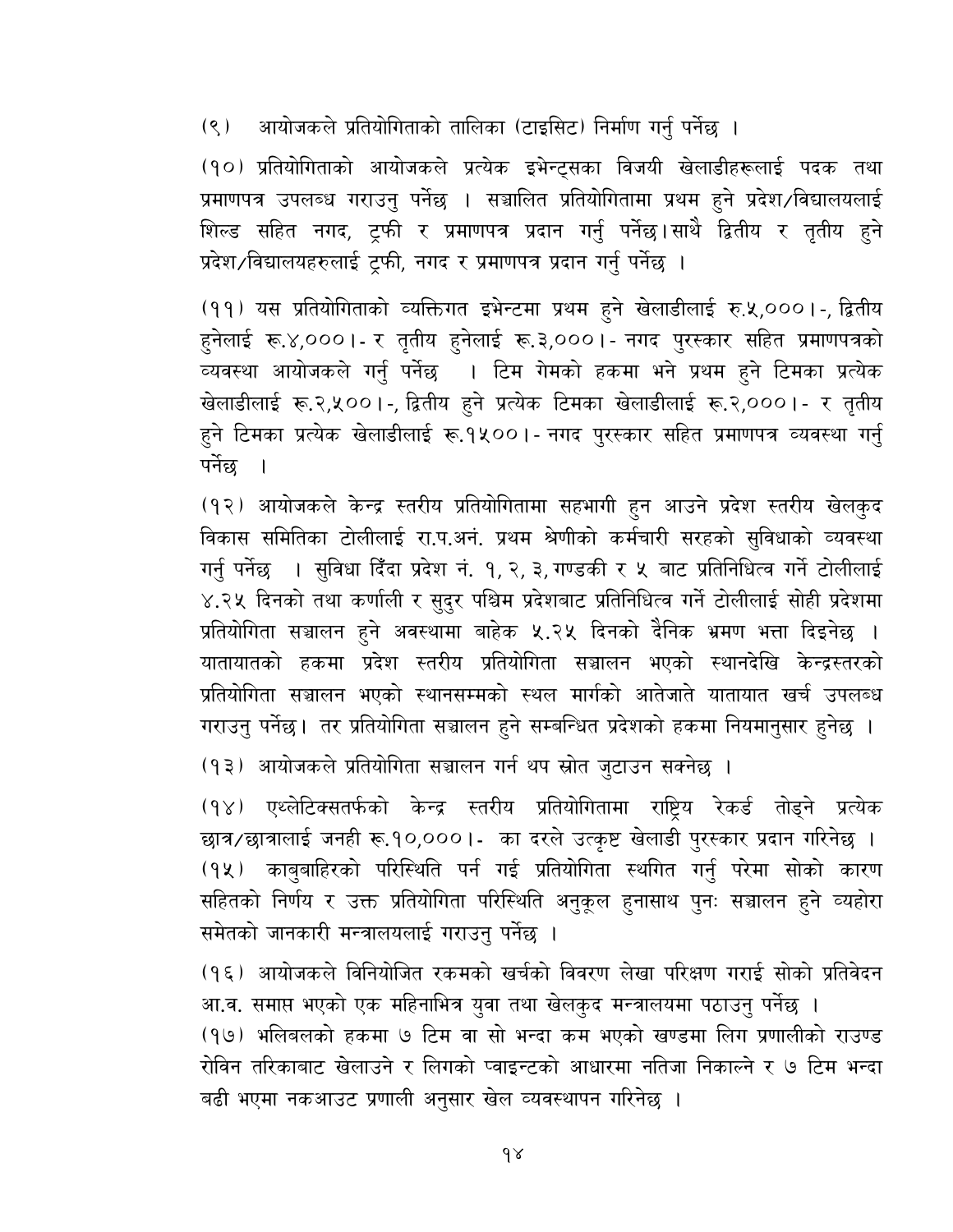(१८) राष्ट्रपति रनिङ्ग शिल्ड प्रतियोगितामा तोकिएको खेल तथा संख्यामा छात्र/छात्रा सहभागिता गराउने सामुदायिक विद्यालयलाई खेल सामग्री व्यवस्थापन वापत सहभागी विद्यालयहरुलाई तोकिएको रकम प्रदान गरिनेछ । सहभागी विद्यालयहरुलाई शिक्षा विकास तथा समन्वय इकाइको समन्वयमा जिल्ला खेलकुद विकास समिति मार्फत् रकम उपलब्ध हुने व्यवस्था गरिनेछ ।

# परिच्छेद - ५ संक्रमणकालीन व्यवस्था

९. <u>संक्रमण कालीन अवस्थामा प्रतियोगिता सञ्चालन गर्न गरिएको व्यवस्थाः</u> (१) प्रदेश स्तरीय खेलकुद निकाय गठन नहुन्जेलसम्म प्रदेश स्तरीय खेलकुद निकायको जिम्मेवारी सम्बन्धित प्रदेशको क्षेत्र भित्र हाल कायम रहेको क्षेत्रीय खेलकुद विकास समितिले सम्पादन गर्नेछ ।

(२) थप भएका जिल्लाको प्रतियोगिता सञ्चालन गर्नका लागि सोही जिल्ला रहेको प्रदेशको नजिकको जिल्ला खेलकुद विकास समितिले जिल्ला स्तरीय प्रतियोगिता सञ्चालन गर्नको लागि राष्ट्रिय खेलकुद परिषद्को सिफारिसमा मन्त्रालयले जिम्मेवारी तोकी पठाउनेछ ।

(३) राष्ट्रिय खेलकुद परिषद् अन्तर्गतको प्रदेश स्तरको खेलकुद हेर्ने कुनै पनि निकाय नरहेका प्रदेशहरुको हकमा राष्ट्रिय खेलकुद परिषद्को सिफारिसमा मन्त्रालयले सोही प्रदेश अन्तर्गतको उपयुक्त कुनै जिल्ला खेलकुद विकास समितिलाई वा अर्को कुनै उपयुक्त निर्णय गरी प्रदेश स्तरको निकायले प्रदेश स्तरीय प्रतियोगिता सञ्चालन गर्ने गरी जिम्मेवारी तोकी पठाउनेछ। (४) स्थानीय स्तर, जिल्ला, प्रदेश र केन्द्र स्तरको प्रतियोगिता सञ्चालनका क्रममा कुनै समस्या आई परेमा राष्ट्रिय खेलकुद परिषद्को सिफारिसमा मन्त्रालयले निर्णय गरे बमोजिम हुनेछ ।

# परिच्छेद - ६ विविध

<mark>१०. <u>प्रतियोगिता सम्पन्न गर्ने अवधिः</u> राष्ट्रपति रनिङ शिल्ड प्रतियोगिता हिमाली जिल्लाहरुमा चैत्र र</mark> पहाडी, तराई तथा उपत्यकामा माघ⁄फाल्गुण महिना भित्र सम्पन्न गरी प्रदेशस्तर र केन्द्रस्तरमा वैशाख महिनामा सम्पन्न गरिसक्नु पर्नेछ ।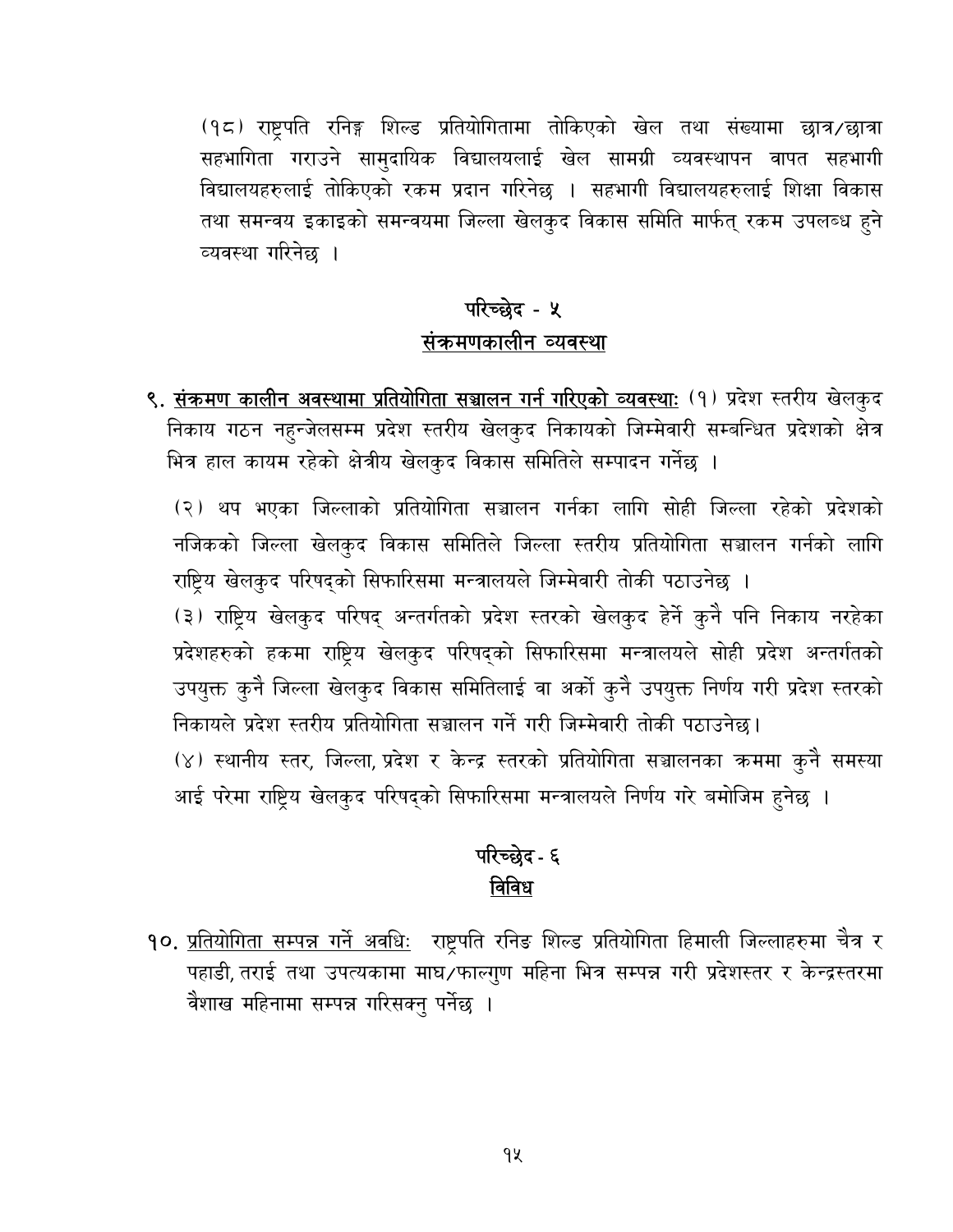- **११. <u>मूल्याङ्कनका आधारहरूः</u> (१) रा**ष्ट्रपति रनिङ शिल्ड प्रतियोगितामा समावेश भएका सम्पूर्ण खेल/विधा तथा प्रत्येक इभेन्ट्सहरुको (व्यक्तिगत तथा सामूहिक स्पर्धातर्फ) प्रथम स्थान हासिल गर्नेलाई स्वर्ण, द्वितीय स्थान हासिल गर्नेलाई रजत र तृतीय स्थान हासिल गर्नेलाई कास्य पदक र प्रमाणपत्र दिइनेछ। समग्रमा प्रथम स्थान, द्वितीय स्थान र तृतीय स्थानको निर्णय गर्दा स्वर्ण, रजत र कास्य पदक संख्याको आधारमा कमशः स्थान निर्धारण गरिनेछ । तर कुनै विद्यालयले प्राप्त गरेका पदकका प्रकारहरुको संख्या समान रहेमा टिम खेललाई छुट्याउने आधार बनाउनु पर्नेछ । टिम खेलको समेत समान रहेमा बढी खेलाडी आवश्यक हुने टिमका आधारमा स्थान निर्धारण गरिनेछ र सोबाट समेत नछुट्टिएमा गोला प्रथाबाट छुट्याउनु पर्नेछ ।
- (२) साथै प्रतियोगिता सञ्चालनका क्रममा निर्णायकबाट भएको निर्णयमा चित्त नबुझी कुनै प्रतियोगीले आयोजक वा सञ्चालन गर्ने समिति समक्ष लिखित रुपमा प्रतियोगिता सञ्चालन गर्ने समितिले तोके वमोजिमको ढाँचामा उजुरी गरेमा जाँचबुझ गरी उपयुक्त निर्णय गर्न सक्नेछ ।
- १२. <u>खेलकुद प्रतियोगितामा सहभागी हुने विद्यार्थी सम्बन्धी विशेष व्यवस्थाः</u> (१) यस निर्देशिकामा जुनसुकै कुरा लेखिएको भए तापनि चालु शैक्षिक सत्रको माध्यमिक विद्यालयको कक्षा १२ सम्म नियमित रूपमा अध्ययनरत रहेका विद्यार्थीहरूमात्र यस निर्देशिका बमोजिम सञ्चालन हुने खेलकुद प्रतियोगिताहरूमा सहभागी हुन सक्नेछन् ।

(२) प्रतियोगितामा सहभागी खेलाडी/विद्यार्थीहरुले एक खेल विधामा मात्र सहभागी हुन पाउनेछ।

(३) अन्तराष्ट्रिय स्तरको प्रतियोगिता सहभागी भैसकेको खेलाडीलाई यस प्रतियोगितामा सहभागी गराइने छैन ।

(४) गैर विद्यार्थी तथा १८ वर्ष भन्दा बढी उमेर समूहका विद्यार्थीले यो प्रतियोगितामा भाग लिन पाउने छैन । यदि कसैले भाग लिई प्रतियोगितामा पदक प्राप्त गरेको खण्डमा त्यस्तो पदक खोस्ने र निकतम प्रतिस्पर्धी खेलाडीलाई प्रदान गरिने तथा मापदण्ड बाहिरका खेलाडी सहभागी गराउने विद्यालय र विद्यालयका प्रधानाध्यापकलाई आयोजक समितिले उचित देखेको अनुशासन सम्बन्धी कारवाही गर्ने वा कारवाहीका लागि सम्बन्धित निकायमा लेखी पठाउन सक्नेछ ।

(५) सहभागी विद्यार्थीको उमेरको विषयमा कुनै विवादमा भएमा नागरिकताको प्रमाण-पत्र प्राप्त नगरेको विद्यार्थीको हकमा कक्षा ८ को अन्तिम परीक्षाको प्रमाणपत्रमा उल्लेखित जन्म मितिलाई आधार मानिनेछ ।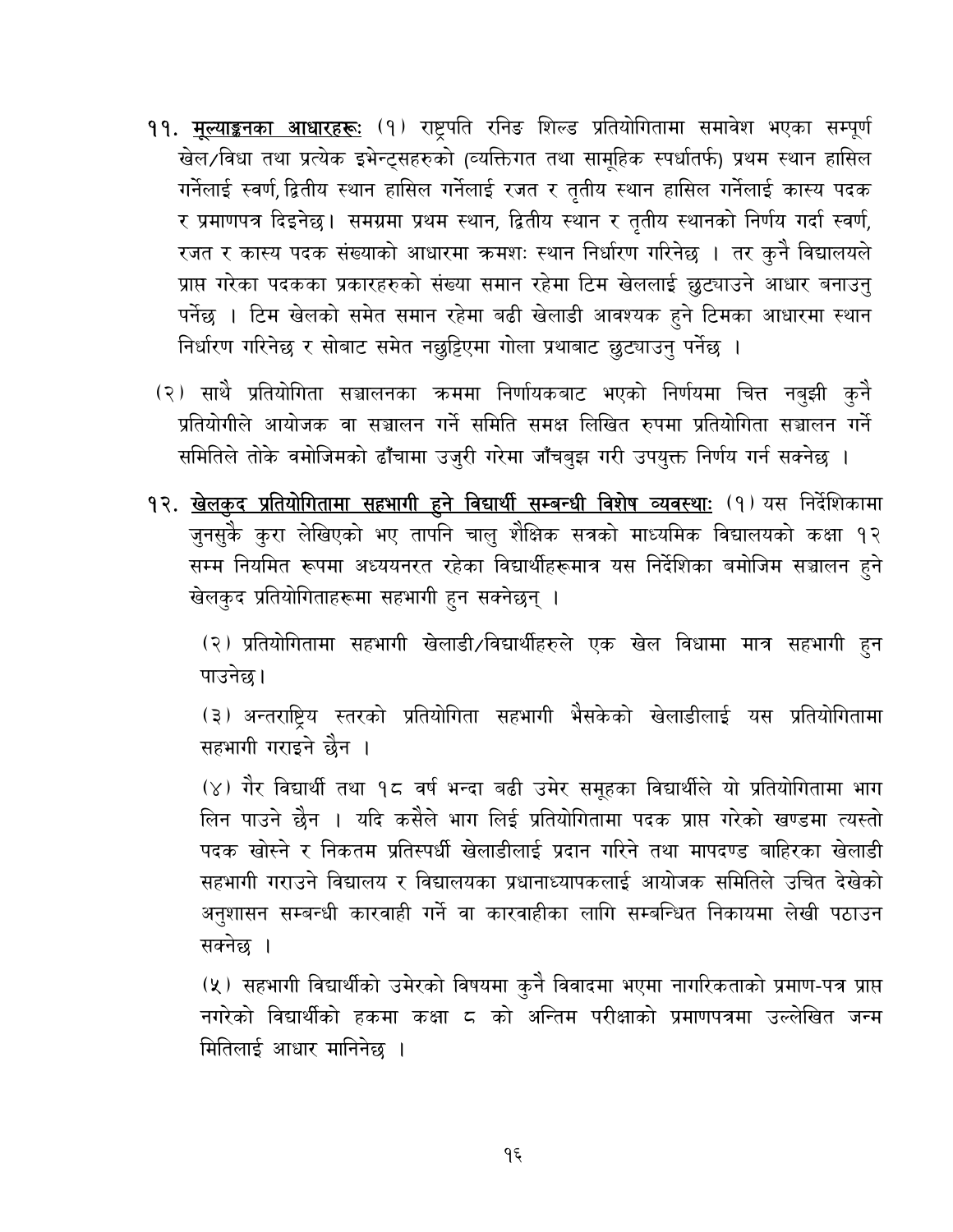<mark>१३. <u>आर्थिक पक्षः</u> (१) रकम विनियोजनका आधारहरु देहाय अनुसार हुनेछन् ।</mark>

(क) जिल्ला स्तरीय प्रतियोगिताका लागि प्रत्येक जिल्लालाई रु २ लाखमा नघटाई बजेट विनियोजन हुनेछ । मार्सल आर्टका खेल आयोजना हुने जिल्लाहरुलाई स्रोतले भ्याएसम्म थप १ खेल बराबर ६५ हजारका दरले वजेट विनियोजन हुनेछ ।

(ख) स्थानीय तह स्तरीय प्रतियोगिताका लागि १ स्थानीय तह बराबर रु १ लाख बजेट विनियोजन भएको ससर्त अनुदानबाट व्यवस्थापन गर्नु पर्नेछ ।

(२) यस निर्देशिकाले समेटेका खेलकुद प्रतियोगिताका लागि मन्त्रालयले उपलब्ध गराएको बजेट सोही शीर्षकमा मात्र प्रचलित आर्थिक ऐन, नियमको परिधि भित्र रही खर्च गर्नुपर्ने दायित्व आयोजकको हुनेछ ।प्रतियोगिता सञ्चालन गर्न नसक्ने आयोजकले प्राप्त निकासा रकमलाई नियमानुसार फ्रिज गर्नु पर्नेछ  $\overline{\phantom{a}}$ 

१४. विनियोजित रकमको खर्चका आधारहरू: (१) खेल प्रतियोगिता सञ्चालनका लागि विनियोजित बजेट खर्च गर्दा आयोजकले नेपाल सरकारको प्रचलित आर्थिक ऐन, नियमको परिधिभित्र रही खर्च गर्नु पर्नेछ । साथै, खेल प्रतियोगिता सञ्चालनको लागि विनियोजित बजेट अन्य प्रयोजनको लागि वा यो निर्देशिकामा भएको व्यवस्था बाहिर गएर खर्च गर्न पाइने छैन ।

(२) प्रतियोगिताको लागि विनियोजित बजेट कार्यक्रम सम्बन्धी बैठक खाजा, प्रचार प्रसार खेल सामग्री, खेलमैदान मर्मत/निर्माण, प्रमाणपत्र, नगद पुरस्कार तथा पदक, प्रतियोगिता उद्धघाटन, सञ्चालन, समापन र प्रदेश/केन्द्र स्तरीय प्रतियोगितामा सहभागी हुन जाँदा उपयोग गर्न सकिनेछ । प्रतियोगिताको उद्धघाटन, समापन जस्ता कार्यक्रम सञ्चालन गर्दा मितव्ययिता अपनाउनु पर्नेछ ।

(३) स्थानीय तह स्तरीय प्रतियोगिता आयोजकले विनियोजित रकमको खर्चको विवरण प्रतियोगिता सम्पन्न भए लगत्तै प्रगति विवरणसाथ संलग्न गरी जिल्ला स्तरीय राष्ट्रपति रनिङ्ग शिल्ड प्रतियोगिता आयोजक समितिलाई पेश गर्नु पर्नेछ । जिल्ला खेलकुद विकास समितिले यस कार्यक्रमका लागि विनियोजित रकमको लेखा परीक्षण प्रतिवेदन आ.व. को अन्त्यमा प्रदेश खेलकुद विकास समिति, राष्ट्रिय खेलकुद परिषद् र युवा तथा खेलकुद मन्त्रालयमा पठाउनु पर्नेछ ।

<mark>१५. <u>प्रस्ताव पेश गर्नुपर्नेः</mark> यस निर्देशिका अनुसार कार्यक्रम आयोजना र सञ्चालन गर्न आयोजकले</mark></mark></u> आयोजनाको मिति, स्थान, शीर्षकगत अनुमानित बजेट, सञ्चालन विधि, समावेश गरिने खेल तथा सम्भावित सहभागी विद्यालयको संख्या खुलाई देहायका कागजात सहित राष्टिय खेलकुद परिषद मार्फत मन्त्रालयमा प्रस्ताव पेश गर्नु पर्नेछ।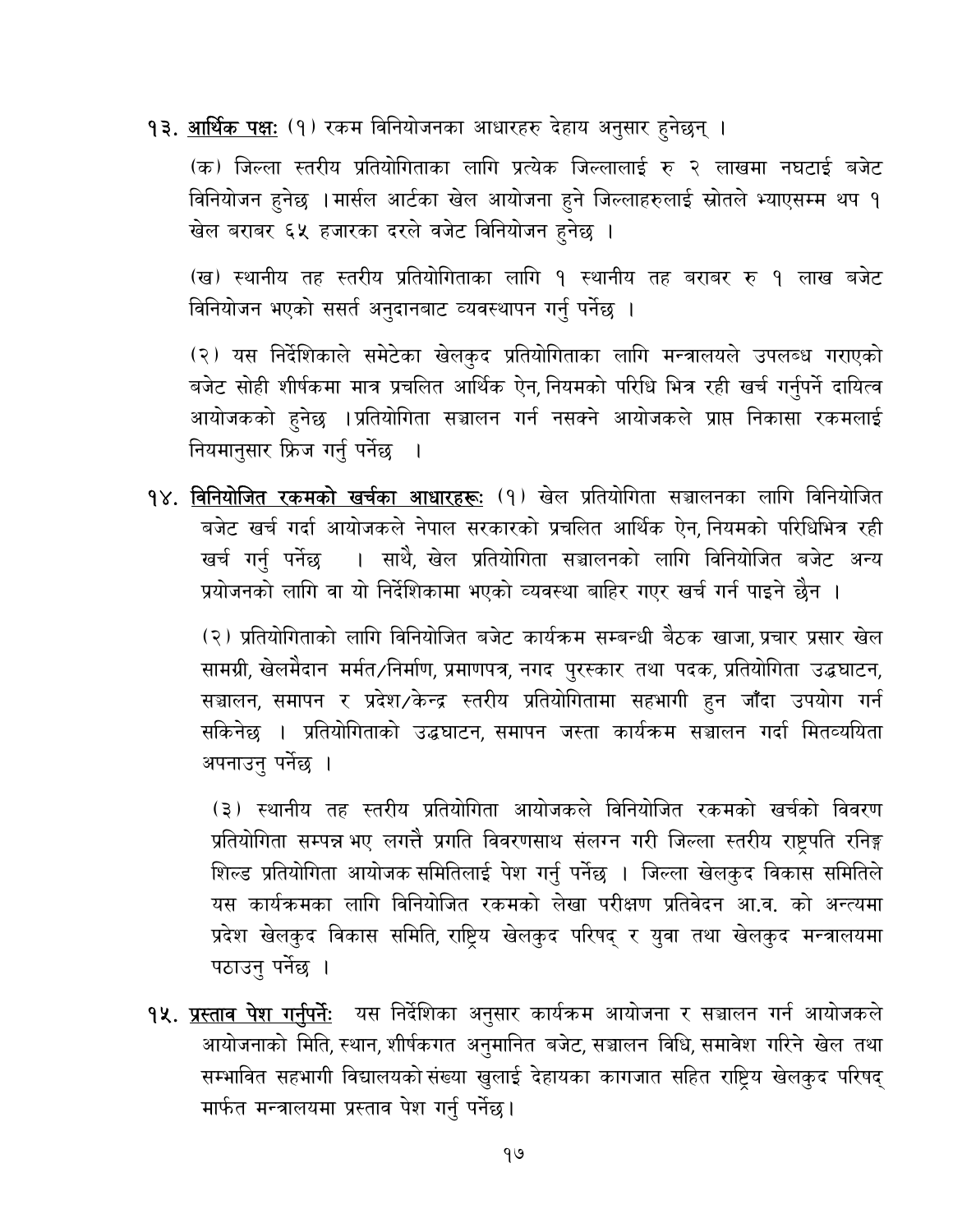- (क) व्यवस्थापन तथा निर्देशन समितिको निर्णयको छायाँप्रति
- (ख) जिल्ला खेलकुद विकास समितिको निर्णय
- (ग) गत आ.व.को लेखा परिक्षण प्रतिवेदनको छायाँप्रति
- १६. निरीक्षण तथा अनुगमन: (१) स्थानीय तह स्तरीय राष्ट्रपति रनिङ शिल्ड प्रतियोगिताको निरीक्षण तथा अनुगमन सम्बन्धित जिल्ला स्तरीय राष्ट्रपति रनिङ्ग शिल्ड प्रतियोगिता व्यवस्थापन तथा निर्देशन समिति र जिल्ला खेलकुद विकास समितिबाट हुनेछ ।

(२) जिल्ला स्तरीय राष्ट्रपति रनिङ शिल्ड प्रतियोगिताको निरीक्षण तथा अनुगमन राष्ट्रिय खेलकुद परिषद् मातहतको सम्बन्धित प्रादेशिक निकाय, परिषद् र मन्त्रालयबाट हुनेछ ।

(३) प्रदेश स्तरीय राष्ट्रपति रनिङ शिल्ड प्रतियोगिताको निरीक्षण तथा अनुगमन परिषद् र मन्त्रालयबाट हुनेछ ।

(४) केन्द्र स्तरीय राष्ट्रपति रनिङ शिल्ड प्रतियोगिताको निरीक्षण तथा अनुगमन मन्त्रालयबाट हुनेछ ।

- १७. <u>लोगोः</u> राष्ट्रपति रनिङ शिल्ड प्रतियोगिताको लोगो राष्ट्रिय खेलकुद परिषद्को सिफारिसमा मन्त्रालयले तोके बमोजिमको हुनेछ ।
- **१८. <u>बाधा अड्काउ फुकाउनेः</u> यस निर्दे**शिकाको कार्यान्वयन सम्बन्धमा कुनै समस्या आइपरेमा राष्ट्रिय खेलकुद परिषद्को सिफारिसमा सो सम्बन्धी निर्णय गर्ने अन्तिम अधिकार मन्त्रालयमा रहनेछ ।
- <mark>१९. <u>निर्देशिकाको संशोधनः</u> मन्त्रा</mark>लयले यस निर्देशिकालाई आवश्यकता अनुसार संशोधन गर्न सक्नेछ ।
- २०. खारेजी र बचाउ: "राष्ट्रपति रनिङ शिल्ड तथा विद्यालय खेलकुद प्रतियोगिता सञ्चालन निर्देशिका, २०६८" खारेज गरिएको छ । उक्त निर्देशिका बमोजिम भए गरेका काम कारवाहीहरू यसै निर्देशिका बमोजिम भए गरेको मानिनेछ ।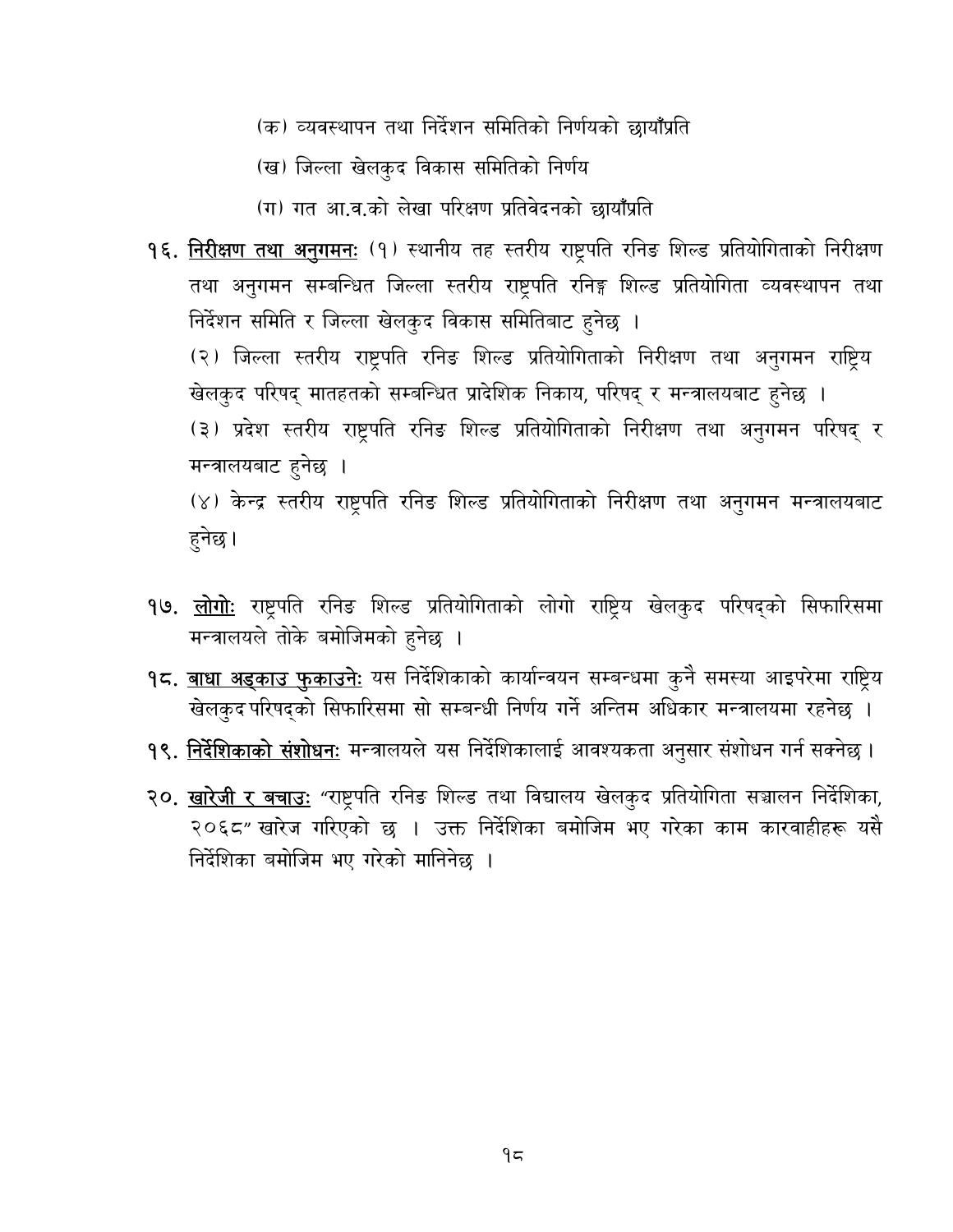थनुसूची - १<br>स<mark>हभागी हुन भर्नुपर्ने फारामको ढाँचा</mark><br>(दफा ४ को उपदफा (१) र उपदफा (६), दफा ६ को उपदफा (१) र दफा ८ को उपदफा (१) सँग सम्बन्धित)

## प्रतियोगितामा सहभागी हुन भर्नुपर्ने फारमको नमुना

- (१) सहभागी विद्यार्थीको नाम:
- $(3)$  विद्यालयको नाम $\overline{2}$ ठेगाना :
- (३) अध्ययनरत कक्षा :
- $(8)$  जन्म मिति :
- (५) सहभागी हुने खेल :
- (६) सहभागी हुने विद्यार्थीको हस्ताक्षर:

उल्लेखित व्यहोरा ठिक साँचो हो भनि प्रमाणित गर्ने,

| विद्यालयबाट छनौट   | स्थानीय तहबाट छनौट | जिल्लाबाट छनौट भएमा       | प्रदेशबाट छनौट भएमा |
|--------------------|--------------------|---------------------------|---------------------|
| भएमा               | भएमा               |                           |                     |
| प्रधानाध्यापकको    | व्यवस्थापन तथा     | जिल्ला खेलकुद विकास       | प्रदेश खेलकुद विकास |
|                    | निर्देशन समितिको   | समितिको कार्यालय प्रमुखको | समितिको कार्यालय    |
|                    | संयोजक वा सदस्य    |                           | प्रमुखको            |
|                    | सचिव               |                           |                     |
| नाम $\therefore$   | नाम $\therefore$   | नाम $\,$ :                | नाम $\,$ :          |
| हस्ताक्षर :        | हस्ताक्षर :        | हस्ताक्षर :               | हस्ताक्षर :         |
| मिति $\,$ :        | मिति :             | मिति $\colon$             | मिति $\pm$          |
| मोबाइल ∕ फोन_नं. ∶ | मोबाइल ∕ फोन_नं. ∶ | मोबाइल ∕ फोन नं. ∶        | मोबाइल ∕ फोन_नं. ∶  |
| विद्यालयको छाप :   | कार्यालयको छाप :   | कार्यालयको छाप :          | कार्यालयको छाप :    |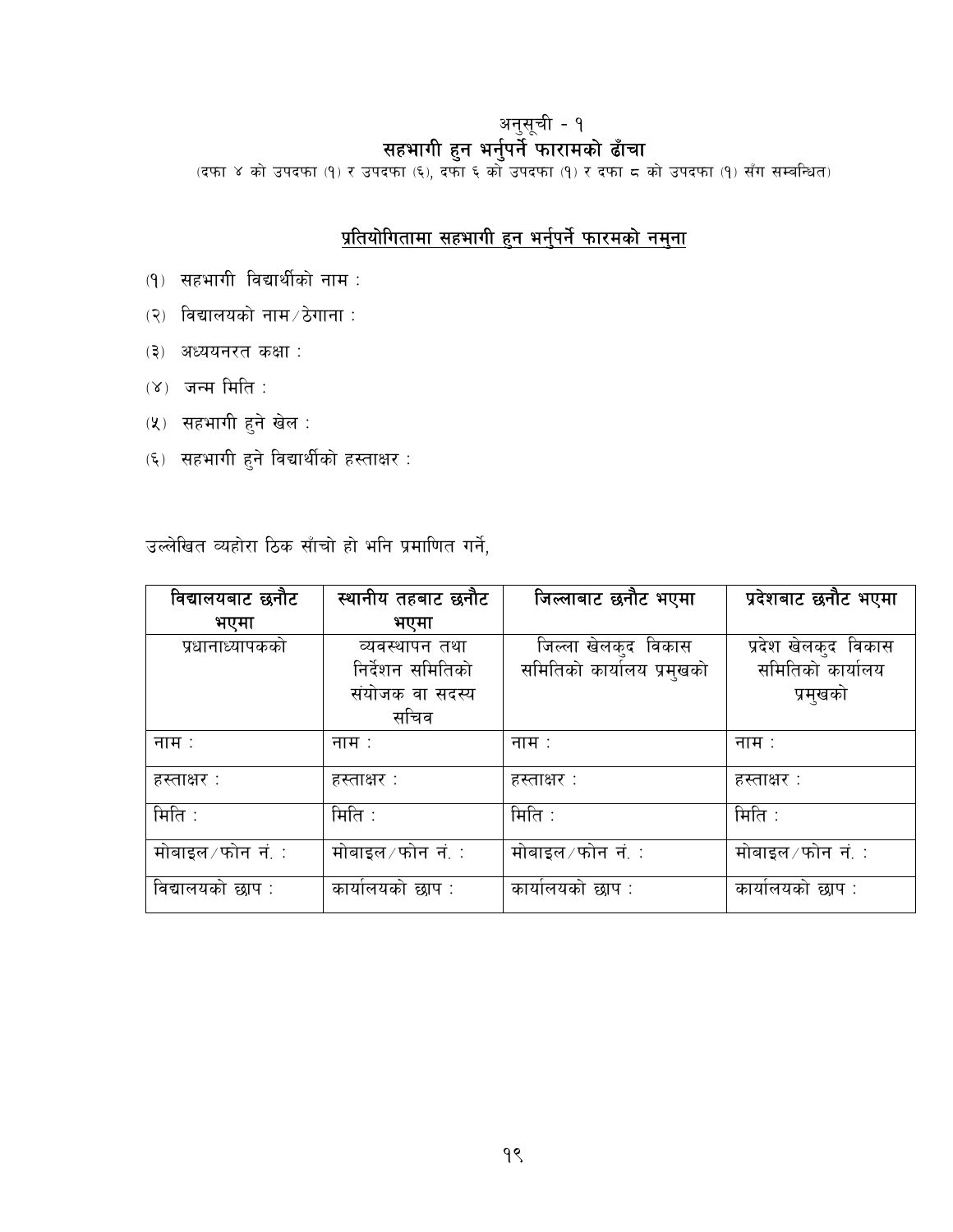#### अनुसूची - २ विजयी खेलाडीलाई प्रदान गरिने प्रमाण पत्रको ढाँचा

(दफा ४ को उपदफा (२), ६ को उपदफा (२),र दफा ८ को उपदफा (२) सँग सम्बन्धित)

नेपाल सरकार, युवा तथा खेलकुद मन्त्रालयको तत्वावधान तथा राष्ट्रिय खेलकुद परिषद्को संयोजकत्वमा केन्द्र स्तरीय प्रदेश स्तरीय खेलकुद विकास समिति जिल्ला स्तरीय खेलकुद विकास समिति स्थानीय तह स्तरीय प्रतियोगिता आयोजक समितिद्वारा आयोजित अन्तर विद्यालय स्थानीय तह स्तरीय /जिल्ला स्तरीय /प्रदेश स्तरीय /केन्द्र स्तरीय राष्ट्रपति रनिङ शिल्ड प्रतियोगिताको ........... विधामा ……………………… न.पा ∕ गा.पा ……………… जिल्लाका श्री …………………… लाई सधन्यवाद यो प्रमाणपत्र प्रदान गरिएको छ।

दस्तखत

दस्तखत

दस्तखत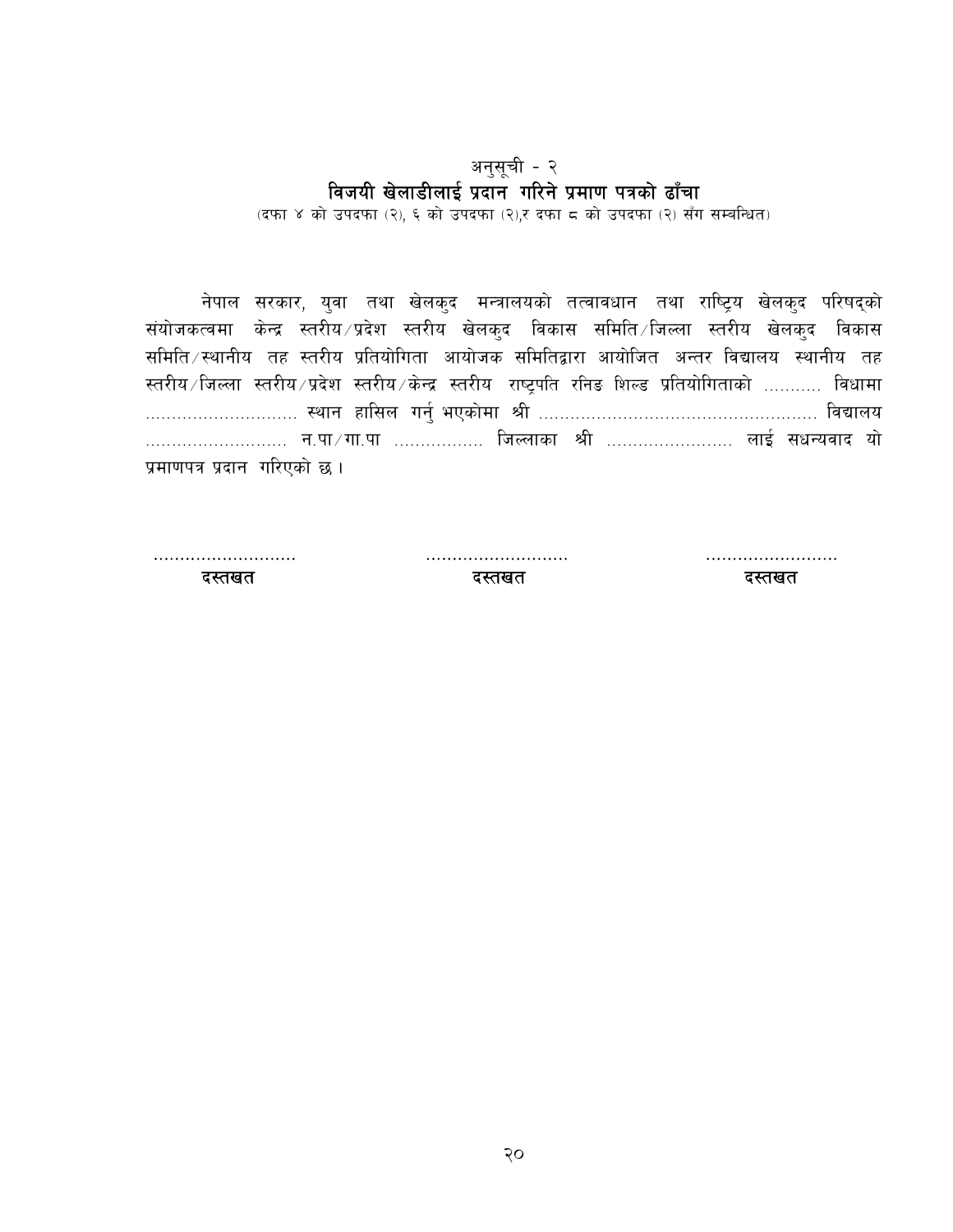#### अनुसूची - ३ विजयी विद्यालय/जिल्ला/प्रदेशलाई प्रदान गरिने प्रमाणपत्रको ढाँचा

(दफा ४ को उपदफा (२), दफा ६ को उपदफा (२) र दफा ८ को उपदफा (२)सँग सम्बन्धित)

नेपाल सरकार, युवा तथा खेलकुद मन्त्रालयको तत्वावधान तथा राष्ट्रिय खेलकुद परिषद्को संयोजकत्वमा ............... केन्द्र स्तरीय/प्रदेश/जिल्ला/ स्थानीय तह स्तरीय प्रतियोगिता आयोजक समिति ………….. द्वारा आयोजित अन्तर विद्यालय/स्थानीय तह स्तरीय ∕जिल्ला स्तरीय ∕प्रदेश स्तरीय ∕ केन्द्रीय .............. राष्ट्रपति रनिङ शिल्ड प्रतियोगितामा ............................... स्थान हासिल गर्नु भएकोमा श्री ………………………………… विद्यालय …………. न.पा. ⁄ गा.पा. …………. जिल्ला ………………. प्रदेश ........................... लाई धन्यवाद सहित यो प्रमाणपत्र प्रदान गरिएको छ ।

. . . . . . . . . . . . . . . . . . दस्तखत

. . . . . . . . . . . . . . . . . . दस्तखत

. . . . . . . . . . . . . . . . . . दस्तखत

(**पुनश्च**ः- प्रतियोगिता सञ्चालन गर्दा वितरण गरिने प्रमाणपत्रमा आयोजक वा अतिथि वा विशेष अतिथि वा प्रमुख अतिथि लगायतका महानुभावहरुको मात्र दस्तखत हुनेछ ।)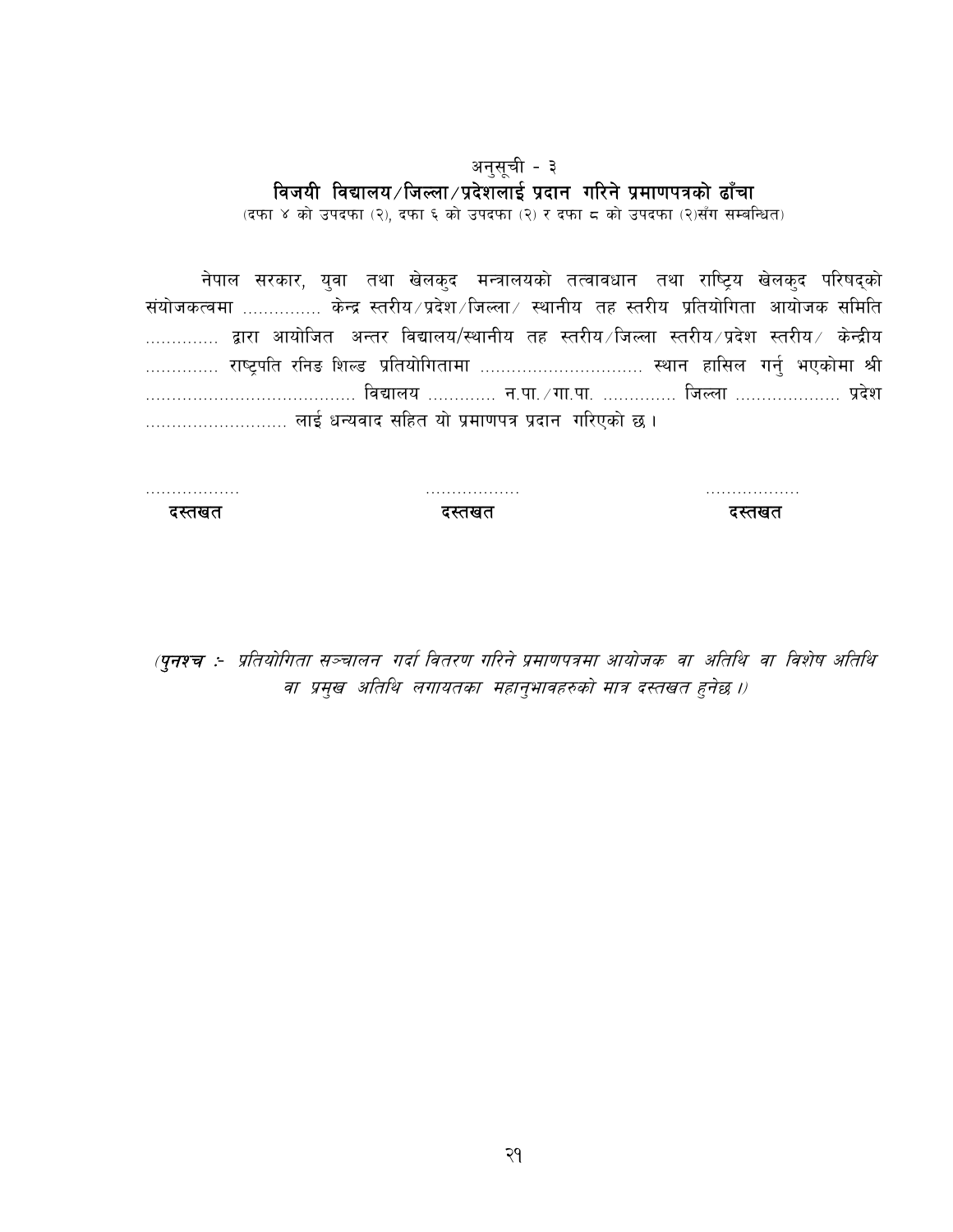#### अनुसूची - ४

#### राष्टपति रनिङ शिल्ड प्रतियोगितामा समावेश गरिएका खेलहरूको विवरण

.<br>(दफा ४ को उपदफा (३), ६ को उपदफा (३) र दफा ८ को उपदफा (३) सँग सम्बन्धित)

१. भलिबल :

छात्र:

छात्राः

- २. कबड्डी : छात्र: छात्राः
- ३. एथ्लेटिक्स :
	- क. दौड (ट्याक) तर्फ :

छात्र : १०० मि., २०० मि., ४०० मि., ८०० मि., १५०० मि., ३००० मि., ४×१०० मि. रिले, ४×४०० मि. रिले। छात्रा : १०० मि., २०० मि., ४०० मि., ८०० मि., १५०० मि., ३००० मि., ४×१०० मि. रिले, ४×४०० मि. रिले ।

ख. उफ्रने र फ्याँक्ने (फिल्ड) तर्फ:

छ्यत्र : हाइजम्प, लडजम्प, त्रिपलजम्प, ज्याभलिड थ्रो ८०० ग्राम, सटफुट १२ पाउन्ड । **छात्रा** : हाइजम्प, लडजम्प, त्रिपलजम्प, ज्याभलिङ थ्रो ६०० ग्राम र सटफ्ट ८ पाउन्ड ।

- ४.मार्सल आर्ट तर्फ:
- क. कराँते (सितेरिया)

**छात्र :** u–४२ केजी, u–४७ केजी, u–५२ केजी, काता एकल छात्रा: u-४० केजी, u-४५ केजी, u-५० केजी, काता एकल

#### ख. तेक्वान्दो

छात्र: u-४५केजी, u-४८ केजी, र u-५१ केजी छात्रा: u-४२ केजी, u-४४ केजी, र u-४६ केजी

#### ग. उस्

छात्र: Chang Quan, Nan Quan, and TaijiQuan द्धात्रा: Chang Quan, Nan Quan, and TaijiQuan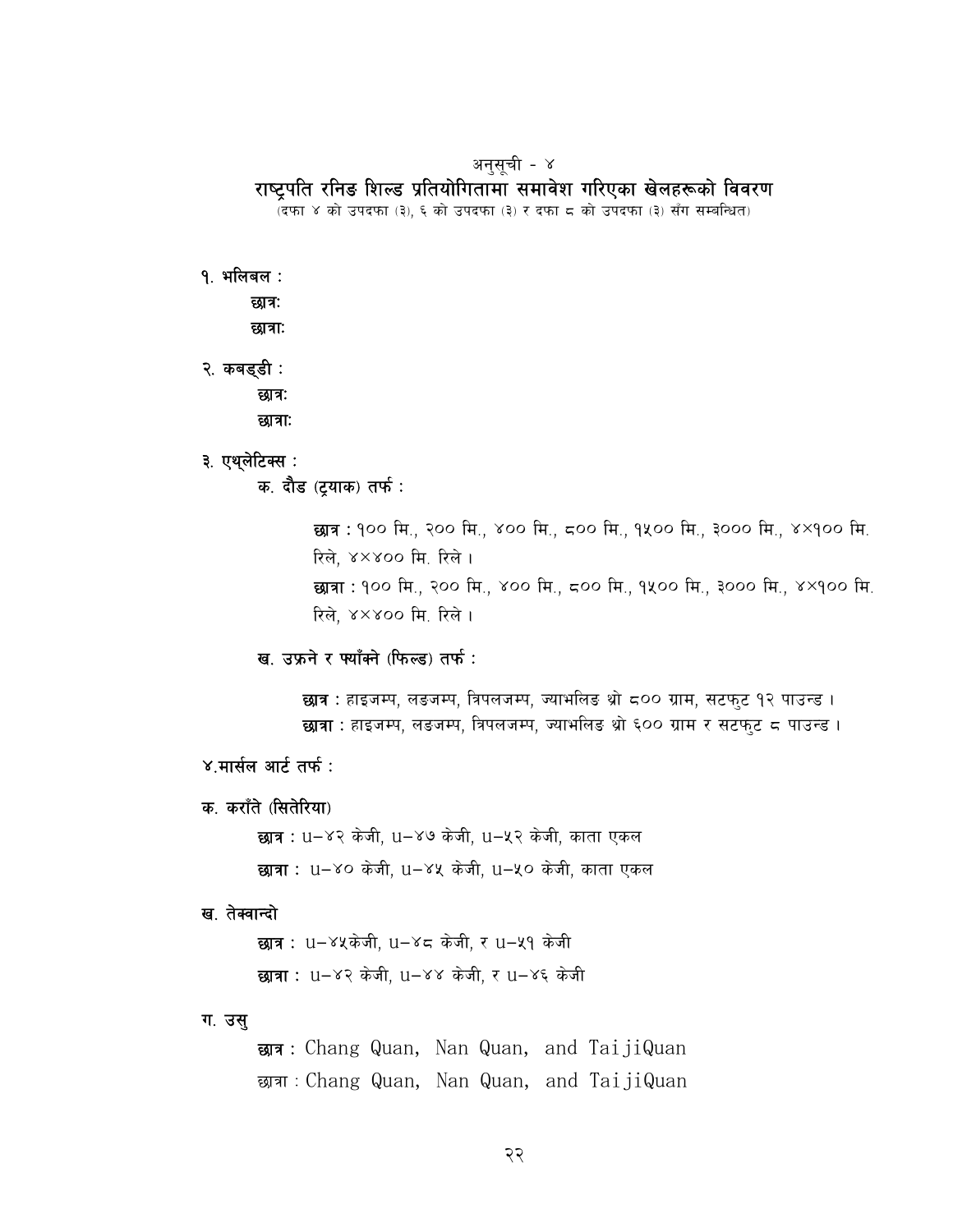#### अनुसूची - ५ प्रगति प्रतिवेदन ढाँचा

(दफा ४ को उपदफा (७) सँग सम्बन्धित)

मिति $\pm$ 

#### विषय: प्रगति प्रतिवेदन पेश गरिएको।

स्थानीय तह स्तरीय राष्ट्रपति रनिङ्ग शिल्ड प्रतियोगिता सञ्चालन तथा व्यवस्थापन समितिद्वारा ....... जिल्लामा सञ्चालित स्थानीय तह स्तरीय राष्ट्रपति रनिङ शिल्ड प्रतियोगिता सम्पन्न गरी सोको प्रगति प्रतिवेदन देहाय बमोजिम भएको व्यहोरा अनुरोध छ।

प्रतियोगिता सञ्चालन मितिः ........................... देखि .......................... सम्म प्रमुख अतिथि:

#### क, सम्बन्धित, स्थानीय, तह स्तरीय प्रतियोगिताका सहभागीहरुको विवरण

| स्थानीय<br>तहको | जम्मा<br>विद्यालय | सहभागी<br>विद्यालयको | विद्यालयको प्रकार<br>सामुदायिक∕संस्थागत |       | सहभागी विद्यार्थी संख्या |       |
|-----------------|-------------------|----------------------|-----------------------------------------|-------|--------------------------|-------|
| नाम             | संख्या            | नाम, ठेगाना          |                                         | छात्र | छात्रा                   | जम्मा |
|                 |                   |                      |                                         |       |                          |       |
|                 |                   |                      |                                         |       |                          |       |
|                 |                   |                      |                                         |       |                          |       |
| जम्मा           |                   |                      |                                         |       |                          |       |

#### ख. विभिन्न खेल विधामा प्रथम स्थान हासिल गर्ने विद्यार्थी तथा विद्यालयको विवरण

| खेल विधा                             | सहभागी वा टोली | विजयी विद्यालयको नाम | विजयी विद्यार्थीको |  |  |
|--------------------------------------|----------------|----------------------|--------------------|--|--|
|                                      | संख्या         |                      | नाम                |  |  |
|                                      |                |                      |                    |  |  |
|                                      |                |                      |                    |  |  |
|                                      |                |                      |                    |  |  |
|                                      |                |                      |                    |  |  |
| प्रथम हुने विद्यालयको नाम, ठेगाना:   |                |                      |                    |  |  |
| द्वितीय हुने विद्यालयको नाम, ठेगानाः |                |                      |                    |  |  |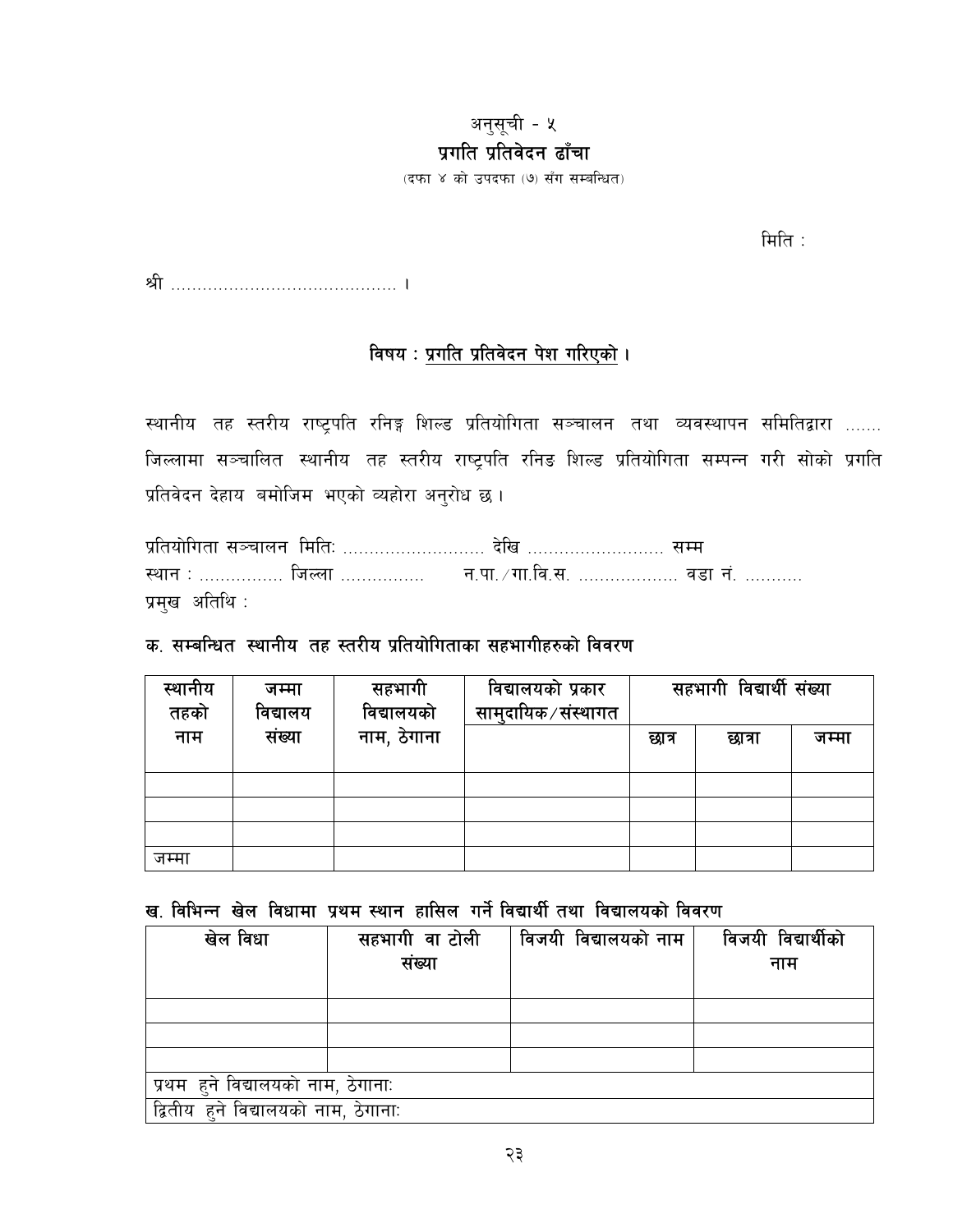## अनुसूची - ६ प्रगति प्रतिवेदन ढाँचा

(दफा ४ को उपदफा (८) सँग सम्बन्धित)

 $\hat{H}$ ति $\hat{B}$ :

## विषय : <u>प्रगति प्रतिवेदन पेश गरिएको</u> ।

जिल्ला स्तरीय राष्ट्रपति रनिङ्ग शिल्ड प्रतियोगिता सञ्चालन तथा व्यवस्थापन समितिद्वारा .......... जिल्लामा सञ्चालित जिल्ला स्तरीय राष्ट्रपति रनिङ शिल्ड प्रतियोगिता सम्पन्न गरी सोको प्रगति प्रतिवेदन देहाय बमोजिम भएको व्यहोरा अनुरोध छ।

| प्रतियोगिता सञ्चालन मिति :  देखि                                          | स सम |
|---------------------------------------------------------------------------|------|
| <u>स्थान : …………… जिल्ला …………… न.पा. /गा.वि.स. ………………      वडा नं. ………</u> |      |
| प्रमुख अतिथि :                                                            |      |

#### क. सम्बन्धित जिल्लास्तरीय प्रतियोगिताका सहभागीहरुको विवरण

| स्थानीय<br>तहहरु | जम्मा<br>विद्यालय | सहभागी<br>विद्यालयको | विद्यालयको प्रकार<br>सामुदायीक ∕ संस्थागत |       | सहभागी विद्यार्थी संख्या |       |
|------------------|-------------------|----------------------|-------------------------------------------|-------|--------------------------|-------|
|                  | संख्या            | नाम, ठेगाना          |                                           | छात्र | छात्रा                   | जम्मा |
|                  |                   |                      |                                           |       |                          |       |
|                  |                   |                      |                                           |       |                          |       |
|                  |                   |                      |                                           |       |                          |       |
| जम्मा            |                   |                      |                                           |       |                          |       |

## ख. विभिन्न खेल विधामा प्रथम स्थान हासिल गर्ने विद्यार्थी तथा विद्यालयको विवरण

| खेल विधा                             | सहभागी वा टोली | विजयी विद्यालयको नाम | विजयी विद्यार्थीको |  |  |  |
|--------------------------------------|----------------|----------------------|--------------------|--|--|--|
|                                      | संख्या         |                      | नाम                |  |  |  |
|                                      |                |                      |                    |  |  |  |
|                                      |                |                      |                    |  |  |  |
|                                      |                |                      |                    |  |  |  |
|                                      |                |                      |                    |  |  |  |
| प्रथम हुने विद्यालयको नाम, ठेगाना:   |                |                      |                    |  |  |  |
| द्वितीय हुने विद्यालयको नाम, ठेगाना: |                |                      |                    |  |  |  |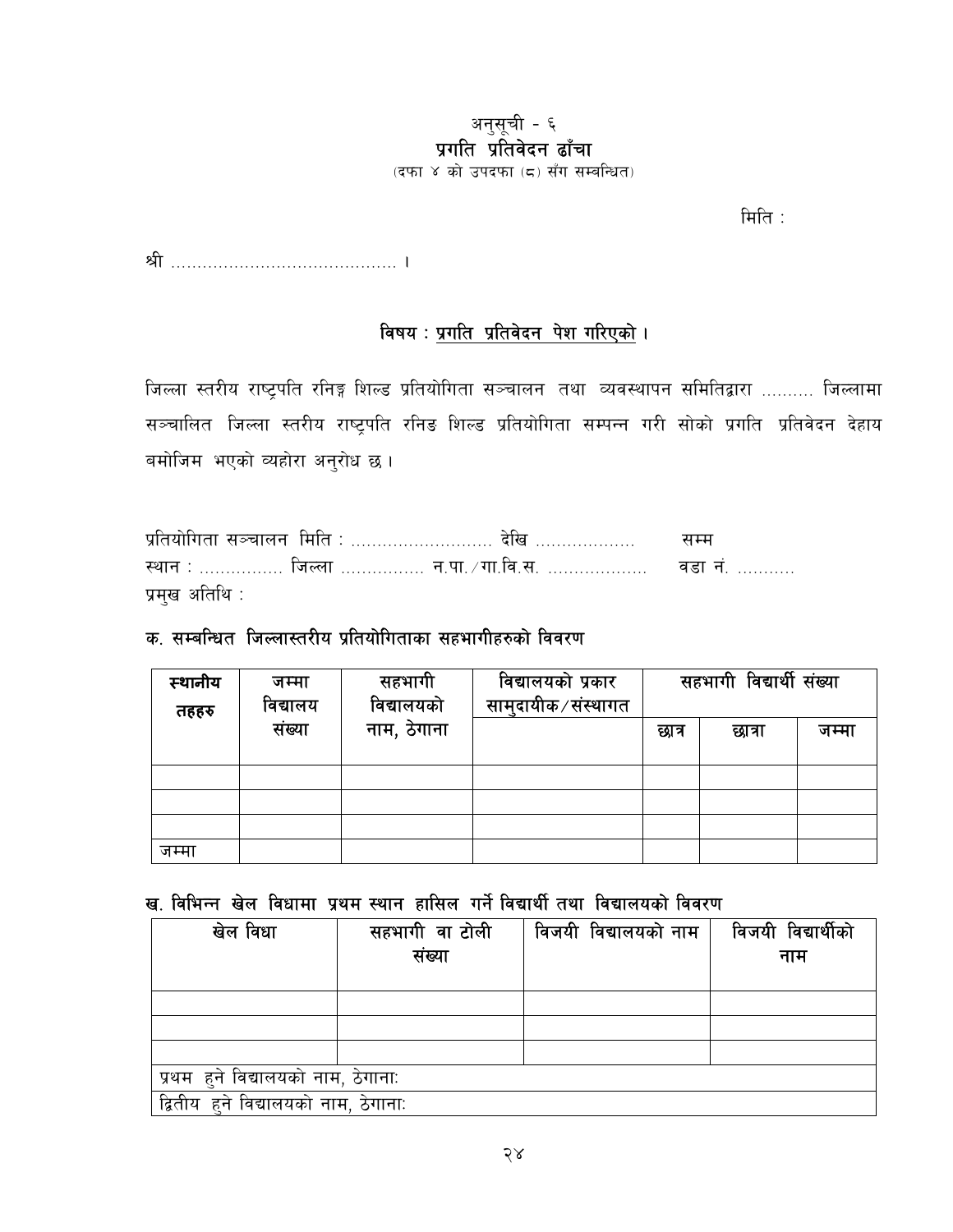## अनुसूची - ७ प्रगति प्रतिवेदन ढाँचा

(दफा ६ को उपदफा (५) सँग सम्बन्धित)

मिति :

### विषय : <u>प्रगति प्रतिवेदन पेश गरिएको</u> ।

प्रदेश खेलकुद विकास समितिद्वारा सञ्चालित ........... प्रदेश स्तरीय राष्ट्रपति रनिङ शिल्ड प्रतियोगिता सम्पन्न गरी सोको प्रगति प्रतिवेदन देहाय बमोजिम भएको व्यहोरा अनुरोध छ।

सञ्चालन मिति देखि .................. प्रतियोगिता  $\mathcal{L} = \frac{1}{2} \sum_{i=1}^{n} \frac{1}{2} \sum_{i=1}^{n} \frac{1}{2} \sum_{i=1}^{n} \frac{1}{2} \sum_{i=1}^{n} \frac{1}{2} \sum_{i=1}^{n} \frac{1}{2} \sum_{i=1}^{n} \frac{1}{2} \sum_{i=1}^{n} \frac{1}{2} \sum_{i=1}^{n} \frac{1}{2} \sum_{i=1}^{n} \frac{1}{2} \sum_{i=1}^{n} \frac{1}{2} \sum_{i=1}^{n} \frac{1}{2} \sum_{i=1}^{n} \frac{1}{2} \sum$ सम्म .<br>स्थान : …………… जिल्ला ……………. न.पा. ⁄ गा.वि.स. ………………. वडा नं. ………. प्रमुख अतिथि :

### क, सम्बन्धित प्रदेश स्तरीय प्रतियोगिताका सहभागीहरुको विवरण:

| जम्मा  | सहभागी |           | सहभागी विद्यालय |       |               | सहभागी विद्यार्थी |              |       |        |       |
|--------|--------|-----------|-----------------|-------|---------------|-------------------|--------------|-------|--------|-------|
| जिल्ला | जिल्ला | सामुदायिक | संस्थागत        | जम्मा | सामुदायिकतर्फ |                   | संस्थागततर्फ |       | कूल    |       |
|        |        |           |                 |       | छात्रा        | जम्मा             | छात्रा       | जम्मा | छात्रा | जम्मा |
|        |        |           |                 |       |               |                   |              |       |        |       |
|        |        |           |                 |       |               |                   |              |       |        |       |
|        |        |           |                 |       |               |                   |              |       |        |       |
|        |        |           |                 |       |               |                   |              |       |        |       |

ख. विभिन्न खेल विधामा प्रथम स्थान हासिल गर्ने विद्यार्थी तथा विद्यालयको विवरण

| खेल विधा                             | सहभागी वा टोली<br>संख्या | विजयी जिल्लाको नाम | विजयी विद्यार्थीको<br>नाम |  |  |  |
|--------------------------------------|--------------------------|--------------------|---------------------------|--|--|--|
|                                      |                          |                    |                           |  |  |  |
|                                      |                          |                    |                           |  |  |  |
|                                      |                          |                    |                           |  |  |  |
| प्रथम हुने विद्यालयको नाम, ठेगाना:   |                          |                    |                           |  |  |  |
| द्वितीय हुने विद्यालयको नाम, ठेगाना: |                          |                    |                           |  |  |  |